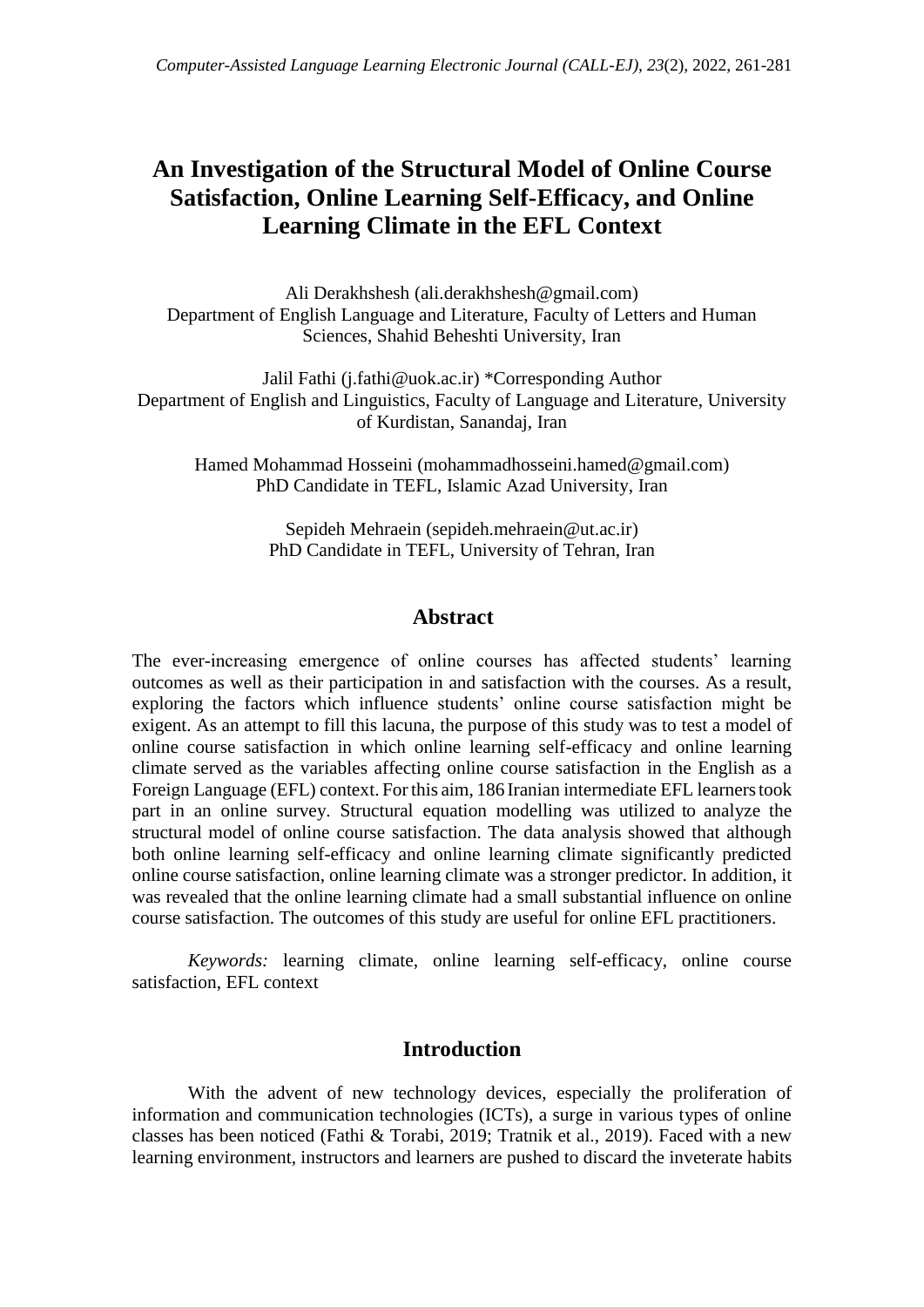of traditional courses and deal with the unique requirements of the new circumstance to function more effectively (Abdous, 2019). However, virtual classes are not without their challenges. Negative feelings including anxiety appear to be a significant hindrance to online learners' success and retention (Abdous, 2019). Furthermore, lack of preparation for online learning and disconnection with peers might result in a higher dropout rate as does lack of interest and motivation. Therefore, it is imperative to explore the features and causal variables of learning and teaching underlying the usefulness or non-success of online instruction (Wei & Chou, 2020).

Parallel to the increasing popularity of online courses, a major concern regarding their quality has also emerged. As a result, scholars have strived to discover whether the constructs traditionally investigated concerning face-to-face (f2f) classes apply to the context of online learning. One main strand of research in this area has sought learnerrelated factors determining the success of online learning. Of these characteristics, learning satisfaction with the course, which is concerned with learners' perception of their experience, is recognized as a key factor calling for further exploration (Kuo et al., 2014). According to Landrum et al. (2021), online learning satisfaction is the "gearing together of student concerns and student expectations regarding the time and space of online learning, the demands of self, the role of others, including fellow students and the teacher" (p. 82). As asserted by Willging and Johnson (2009), student satisfaction is the principal variable contributing to the effectiveness of online courses. Student satisfaction is claimed to involve learners and affect their learning outcomes and effectiveness (Wickersham & McGee, 2008). Studies have also linked learners' satisfaction levels to academic success and their higher grades (e.g., Puzziferro, 2008).

To develop quality online instruction, the effect of pedagogic communicative variables on learning should not be disregarded (Kaufmann et al., 2016; Rahimi & Fathi, 2022) owing to their focus on "the study of the communicative factors in the teachinglearning process" (Myers, 2010, p. 149). One such construct is learning climate which is conceptualized as the observed bond, rapport, or interaction between learners, instructors, and course structure (Kaufmann & Vallade, 2020). Upon the scrutiny of the relayed literature, Kaufmann et al. (2016) proposed four components for online learning, namely teacher behavior, student connectedness, course clarity, and course structure. Previous studies exploring online learning have also suggested variables that affect a positive learning climate. For example, instructor confirmation behavior including showing interest in student learning and giving detailed feedback to students' questions have positive effects on learners' emotion and their perception of the class (Goldman & Goodboy, 2014). Instructor-learner and learner-learner communication behavior is another feature affecting the learning climate since collaboration works against learners' feelings of isolation through the construction of a unique community (Cole et al., 2021).

Given the amount of autonomy and self-regulation needed from learners in online instruction, a sense of efficacy as an intriguing affective variable is of special importance (Warden et al., 2020). Self-efficacy is the task-specific appraisal that individuals have of what they are capable of doing (Bandura, 2007). Based on this definition, Zimmerman and Kulikowich (2016) conceptualized online self-efficacy as "an individual's perceptions of his or her abilities to complete specific tasks required of online learners" (p. 181). Preliminary studies have suggested five components for online learning selfefficacy such as efficacy in (a) completing an online course, (b) having social interaction with peers, (c) managing instruments in a learning management system, (d) having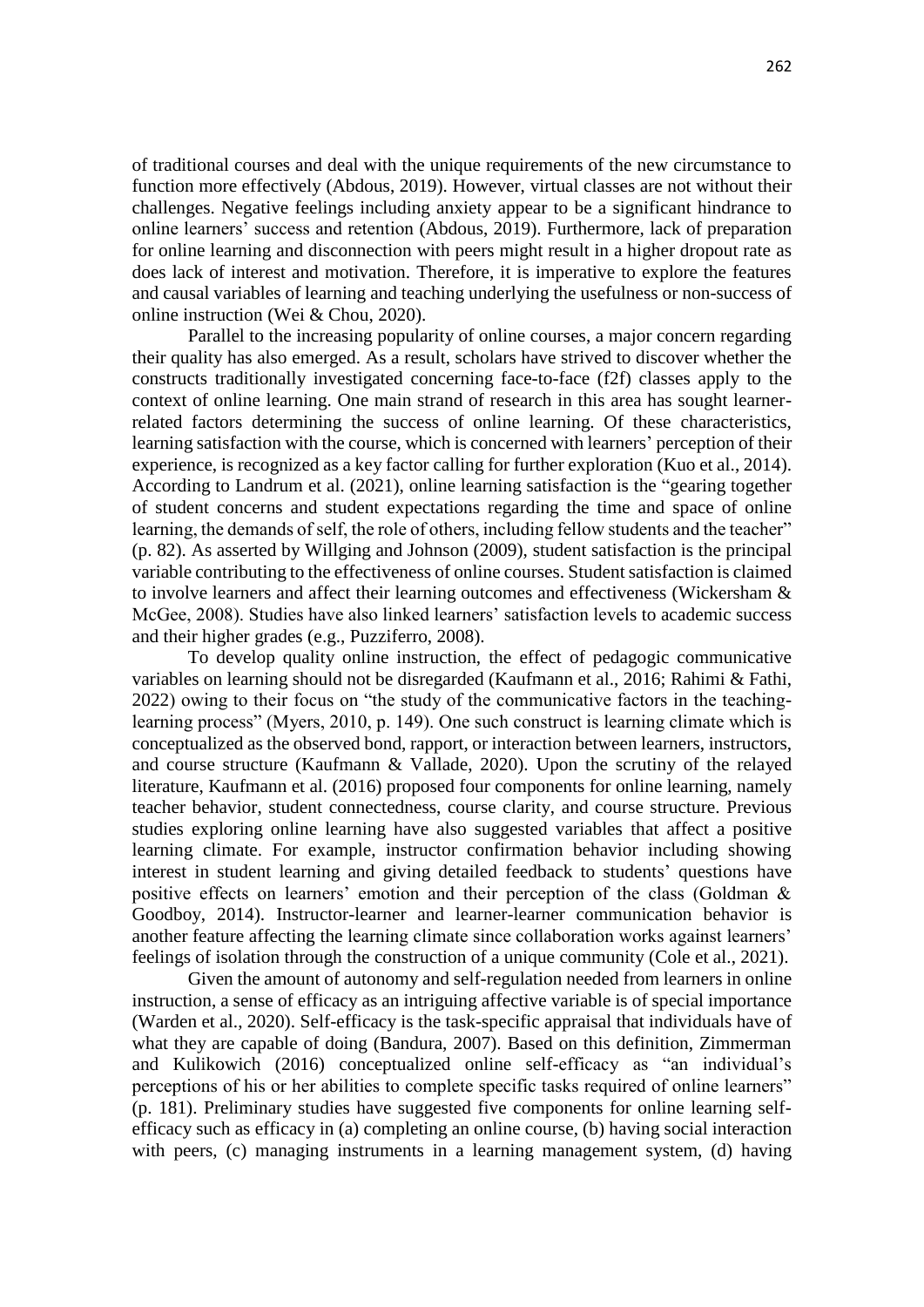interaction with teachers, and (e) maintaining interaction with peers for academic objectives (Tsai et al., 2020). Individuals' perceptions of their capabilities begin to shape when they encounter a new unpredictable situation (Bandura, 2007). Accordingly, learners experiencing an online learning context for the first time are likely to process efficacy information in relation to the new context, thereby generating efficacy beliefs regarding online learning. As such, in the online learning setting, efficacy beliefs function as a self-regulatory mechanism that influences learners' feelings, motivation, and choice of behavior concerning using or avoiding such environments (Bandura, 2007).

Notwithstanding the bulk of studies that have identified the variables viewed to be effective in students' content in online learning environments (e.g., Bervella et al., 2020; She et al., 2021; Wei & Chou, 2020), relatively less scholarly attention has been directed to the exploration of online learner-related correlates and online learning satisfaction predictors. This gap seems to be more noticeable as far as EFL contexts are concerned. To redress the shortage of studies in this area, the present study employs structural equation modelling (SEM) analysis to answer previous studies' calls (Fırat et al., 2018; Herrador-Alcaide et al., 2019; Huang & Zhang, 2021) to investigate how online learning climate and online learning self-efficacy contribute to learners' online course satisfaction. The study outcomes can benefit administrators, course designers, and teachers since they can create more effective online learning programs and provide more efficient pedagogic environments, thus rendering online courses more satisfactory (Cidral et al., 2018).

## **Literature Review**

## **Online course satisfaction**

As one of the main determinants of learners' success or failure, satisfaction represents the degree of congruence between learners' beliefs, anticipations, their real experience, and the subsequent feeling of sufficiency. In the context of online learning, this multifaceted attitude is one of the key favorable results while exploiting novel devices in instructional contexts (Jung, 2014). According to Landrum et al. (2021), online learning satisfaction is composed of a tangible insight into the compatibility of learners' anticipations concerning course goals, expectations of the class in their lives and world, and perceptions of the teacher. Satisfaction is an element that contributes to the acceptance and quality of courses delivered online (Sampson et al., 2010). As such, learning satisfaction along with learning effectiveness, faculty satisfaction, scale, and access has been identified by the Online Learning Consortium as essential elements for evaluating the quality of online courses.

Past research has explored various factors influencing learner online course satisfaction which could be categorized as related to technology (e.g., ease of use), pedagogy (e.g., course structure), instructional practices (e.g., feedback), perceived enjoyment (e.g., usefulness), and self-motivation (e.g., control) (Eichelberger & Ngo, 2018). For example, the significance of perceived usefulness and ease of use in affecting higher education students was investigated by Jiang et al. (2021). They found both factors to be critical indicators of online course satisfaction, with perceived usefulness being a stronger predictor. Similar studies have also found satisfaction is anchored on comfort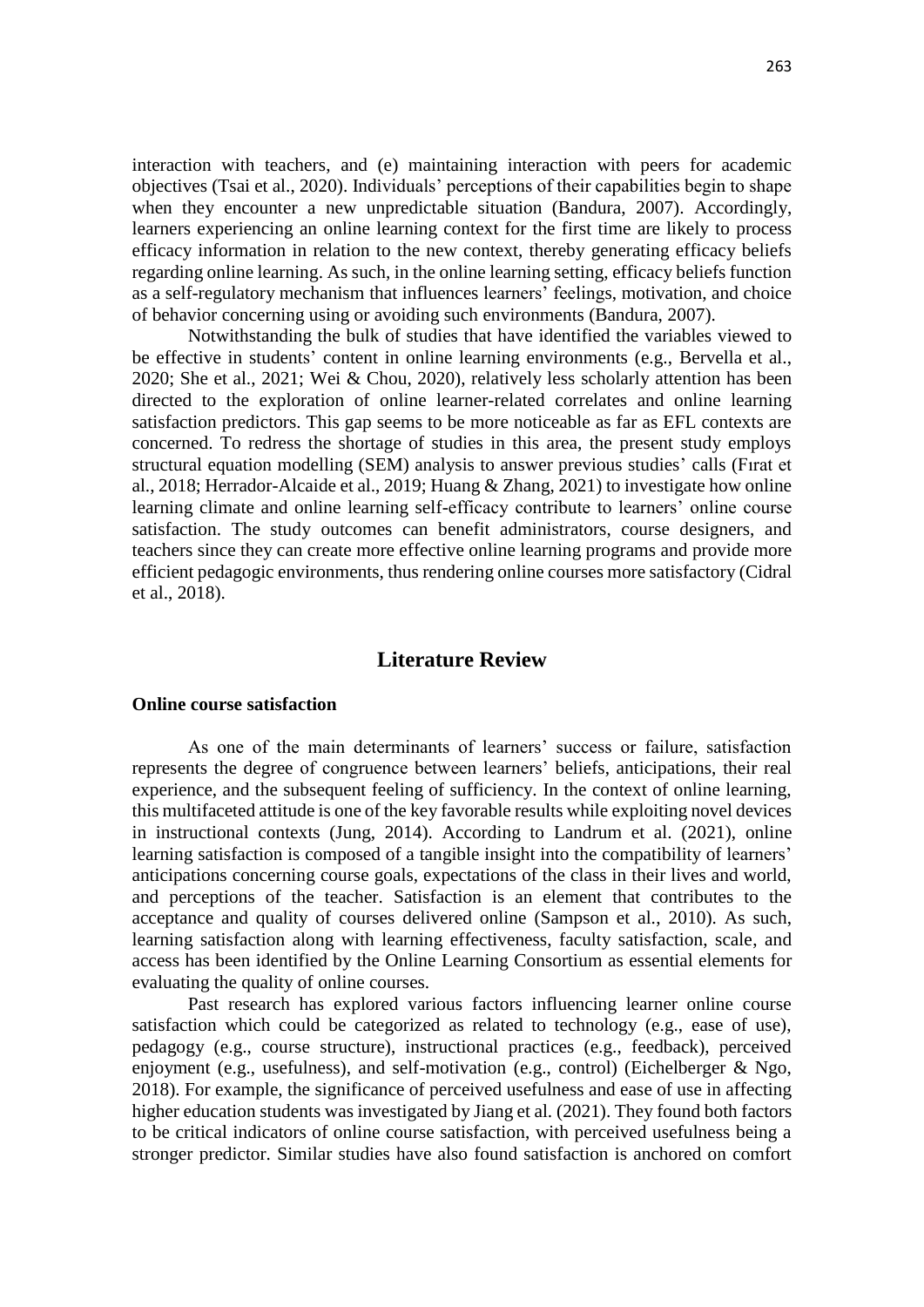with using the Internet and on the perceived usefulness. Employing SEM, She et al. (2021) found that interaction predicted student online learning satisfaction via the mediation of engagement and self-efficacy. Likewise, Bervella et al. (2020) found that three kinds of interaction, namely, learner-learner, learner-teacher, and learner-material affected students' degree of satisfaction with the online course. Regarding the influence of course structure, Eom et al. (2006) showed this construct is a vital indicator of student satisfaction in university online education. In addition, Cobb (2011) noted that social presence is a crucial variable in predicting the overall satisfaction and perceived learning of nursing students. This position accords with the findings proposed by Strong et al. (2012), who reported that social presence and learning environment significantly impact students' online learning satisfaction. Marks et al. (2005) further observed that the perceived student learning outcome contributed to learner satisfaction in online courses. In an attempt to explore the association between students' personality traits and their content with online courses, Cohen and Baruth (2017) suggested an openness to experience and conscientiousness as precursors to course satisfaction. In a comprehensive, cross-country study focusing simultaneously on the antecedents of learners' perception of their learning quality and students' content with the course, Baber (2020) found the following antecedents: course structure, motivation, interaction in class, instructor knowledge, and facilitation. Furthermore, Wu et al. (2010) tested a hypothesized model consisting of six factors determining learning satisfaction. The empirical findings indicated that performance expectations and learning climates were direct predictors of learning satisfaction while the remaining factors were found to indirectly influence satisfaction.

The study of online course satisfaction is of real significance because it is a vital indicator of student- and program-related outcomes (Çimen, 2022; Willging & Johnson, 2009). Prior studies have shown satisfaction is one of the main considerations influencing teaching quality (Alebaikan & Troudi, 2010), drop-out rate (Park & Choi, 2009), dedication to finishing a course (Alqurashi, 2019), learning achievement (Ke & Kwak, 2013), and continuity of online learning (Parahoo et al., 2016). Furthermore, the level of satisfaction informs officials of the areas of online programs needing improvement and enables them to develop strategic planning particular to online courses (Kayacan et al., 2020; Noel-Levitz, 2011). Given these potential benefits, online course satisfaction and its antecedents justify more exploration to develop a more in-depth insight into the construct within stake-holders so that they can improve the quality of online learning.

#### **Online learning climate**

Borrowed from meteorology into education, the construct of climate is defined by Seif et al. (2012) as "the social, emotional, and physical conditions under which one acquires knowledge" (p. 554). According to Reid and Radhakrishnan (2003), learning climate describes how learners perceive the quality of their academic experience. This perception emanates primarily from the interconnection between teacher and learners as well as course structure. A favorable learning climate in traditional f2f contexts is a factor determining learners' success and satisfaction (e.g., Barksdale et al., 2021) and is also related to a number of positive outcomes. For example, Dwyer et al. (2004) have articulated a relationship between positive climate and positive evaluation of learners from instructor and course. Moreover, in the literature, a positive learning climate has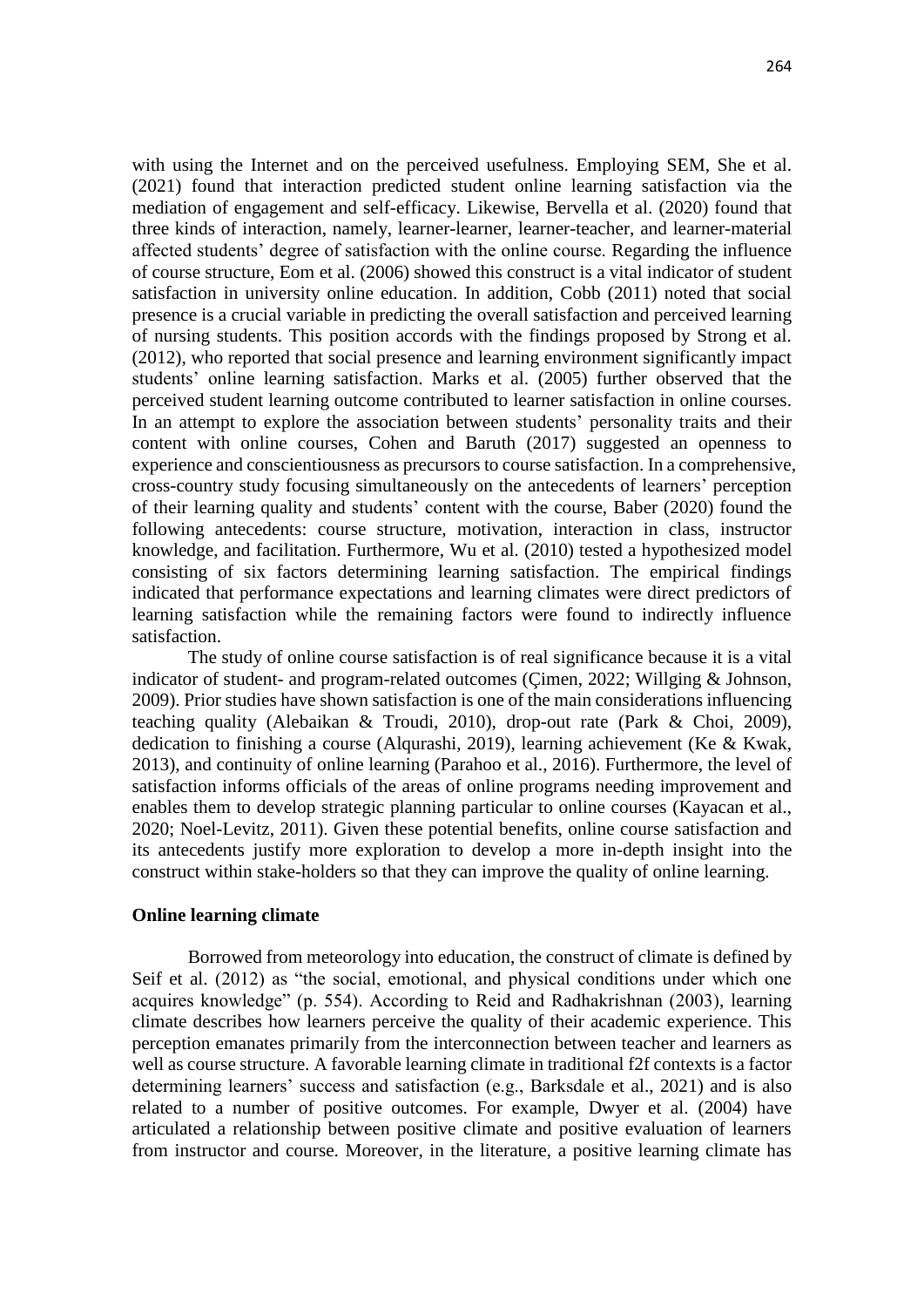been noted to be linked with positive learning outcomes like a higher achievement (Vinchristo, 2022) and affects the instructor, peers, and the course.

Notwithstanding, online courses have their climates (Cole et al., 2021) as they feature components and accessibility considerations different from f2f courses, rendering modality a crucial factor when developing and delivering online courses (Kaufmann & Vallade, 2020). From Kaufmann et al.'s (2016) perspective, an online classroom climate is characterized as "a perceived connection to, rapport for, or affinity with teacher and students within a mediated or online class" (p. 318). More precisely, Kaufmann et al. (2016) proposed a four-component model which contributes to the perception of the online learning climate: *Instructor behavior* includes such instructor qualities as supportiveness, responsiveness, and being understanding; *Student connectedness*  accounts for learners' engagement and respectful peer interactions; *Course clarity* refers to the clearness with which assignments, directions, and organization of the course are communicated; and *Course structure* pertains to learners' perception of the opportunities for interaction with each other. Interaction is an essential component in the ecology of classes, especially online courses. However, in online courses, unlike f2f classes, interactions among learners and instructors are computer-mediated, which raises a concern about the sufficiency of student-student and student-teacher interactions. The importance of interaction in online education lies in the fact that it fosters a greater degree of social presence which in turn leads to building a supportive encouraging learning climate through affective expression, open communication, and group cohesion. Also, providing learners with opportunities to interact with others in an online setting is beneficial since it fosters a communal sense of belonging, and in doing so protects learners from feelings of isolation and loneliness, as well as being baffled by course content (Montebello, 2018; Rabe-Hemp et al., 2009).

Although a remarkable body of research has explored the learning climate in conventional courses, less knowledge exists on the learning climate in online education contexts regarding its antecedents, its impact on learning, and how it is achieved (Ni, 2013). In a study investigating how instructor behavior impacts students' perceived outcomes, Vallade and Kaufmann (2020) found that the online learning climate mediates the inter-connectedness of misbehavior assessments and learning perceptions. Kaufmann and Vallade (2020) explored the impact of rapport and climate on learners' perception of loneliness in online contexts. The results of multiple regression partially supported the hypothesis that a negative association existed between online learning climate and loneliness although only two dimensions of learning climate, namely student connectedness and course structure were significantly associated with loneliness. Further, they found that instructor behaviors, course clarity, and course structure were significantly associated with instructor rapport. Attempting to explore the plausible correlates of online learner engagement, Cole and colleagues (2021) suggested that student assessment of active learning practices and online learning climate could substantially predict learners' online engagement.

Though studies have proved the positive role of learning climate in traditional f2f education, a glance at the literature reveals the scarcity of such studies in the context of online learning, particularly in the realm of EFL. Given that course, satisfaction is related to student-student interaction, student-instructor interaction, course structure, and student-content interaction (Eom et al., 2006; Owusu-Agyeman & Larbi-Siaw, 2018; Rahimi & Fathi, 2021; She et al., 2021) all of which are components of online learning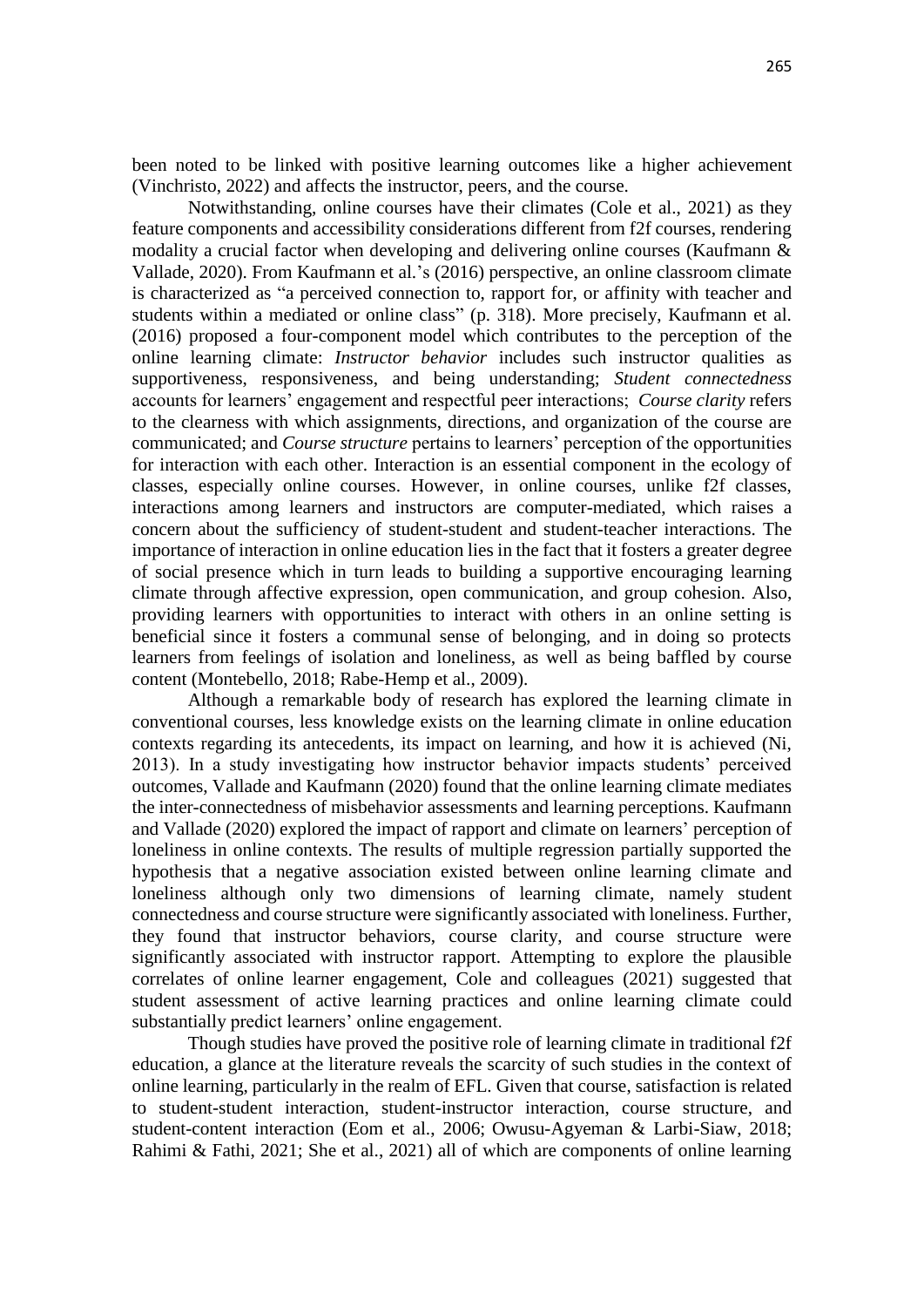climate, it seems that uncovering the association between course satisfaction and learning climate in online setting deserves further clarification.

#### **Online learning self-efficacy**

With the rise of online instruction over recent decades, exploring self-efficacy as a potential correlate of a successful outcome in online language learning has attracted much research interest (e.g., Alqurashi, 2016). This construct, grounded in sociocognitive theory, is defined as a multi-faceted mental process constituting learners' perceptions, assurance, and anticipations (Bandura, 2007). In other words, self-efficacy determines learners' self-assurance in orchestrating their learning process and affects their apprehension of cognitive and mental growth (Jeong et al., 2021).

As far as language learning is concerned, the construct of self-efficacy has been argued to be effective in shaping learners' capability in actuating and sustaining cognitive, affective, and physiological resources to accomplish their learning objectives (Lin et al., 2017). A greater sense of efficacy, as an illustration, impacts students' mastery of language skills and components since a positive attitude might result in lower apprehension, reduced burden, and further achievements (Wang & Pape, 2007).

Self-efficacy is believed to be context-bound (Zimmerman et al., 2016). In online learning, some scholars (e.g., Chu & Tsai, 2009) have highlighted the significance of efficacy beliefs because of the absence of interactions and the existence of further distractors in comparison with a f2f context. With these potential psychical and psychological challenges, learners with a higher sense of efficacy are good at managing their competencies and do not hold unfavorable perceptions, whereas learners with a less degree of self-efficacy, who are not very competent in dealing with difficult situations, might be more anxious while accomplishing goals (Hodges, 2008). Shen et al. (2013) proposed three general perspectives concerning self-efficacy in online learning: (1) *selfefficacy with technology* (e.g., students' perceptions of their ability to use the applications effectively for online learning), (2) *self-efficacy in learning* (e.g., students' belief in their ability to learn more effectively in online courses), and (3) *self-efficacy to interaction* (e.g., students' eagerness to interact with their instructors as well as their peers socially and academically).

Some recent studies have pointed to the significance of efficacy perceptions in online learning. Some have even argued that learners' online self-efficacy might be the most influential variable contributing to retention, overall student learning, and achievement in an online learning environment (Liaw, 2008; Prior et al., 2016). Kuo et al. (2014) commented students with less self-efficacy in online learning might be reluctant to have active participation in online learning at all because of their absence of selfassurance. Furthermore, this less degree of self-efficacy might also reduce students' motivation to keep their online learning going, which, in turn, would affect their learning outcomes. This might be because students with a greater degree of efficacy beliefs maintain that online learning context could aid them in participating more effectively in collaborative online activities and develop pertinent metacognitive strategies to learn more effectively through carrying out online tasks (Lin et al., 2017).

Studies on online self-efficacy have also shown its link to other variables. Zhu (2019) found a positive correlation between this construct and self-esteem in an online course. Chang et al. (2013) studied the impact of online self-efficacy on learners'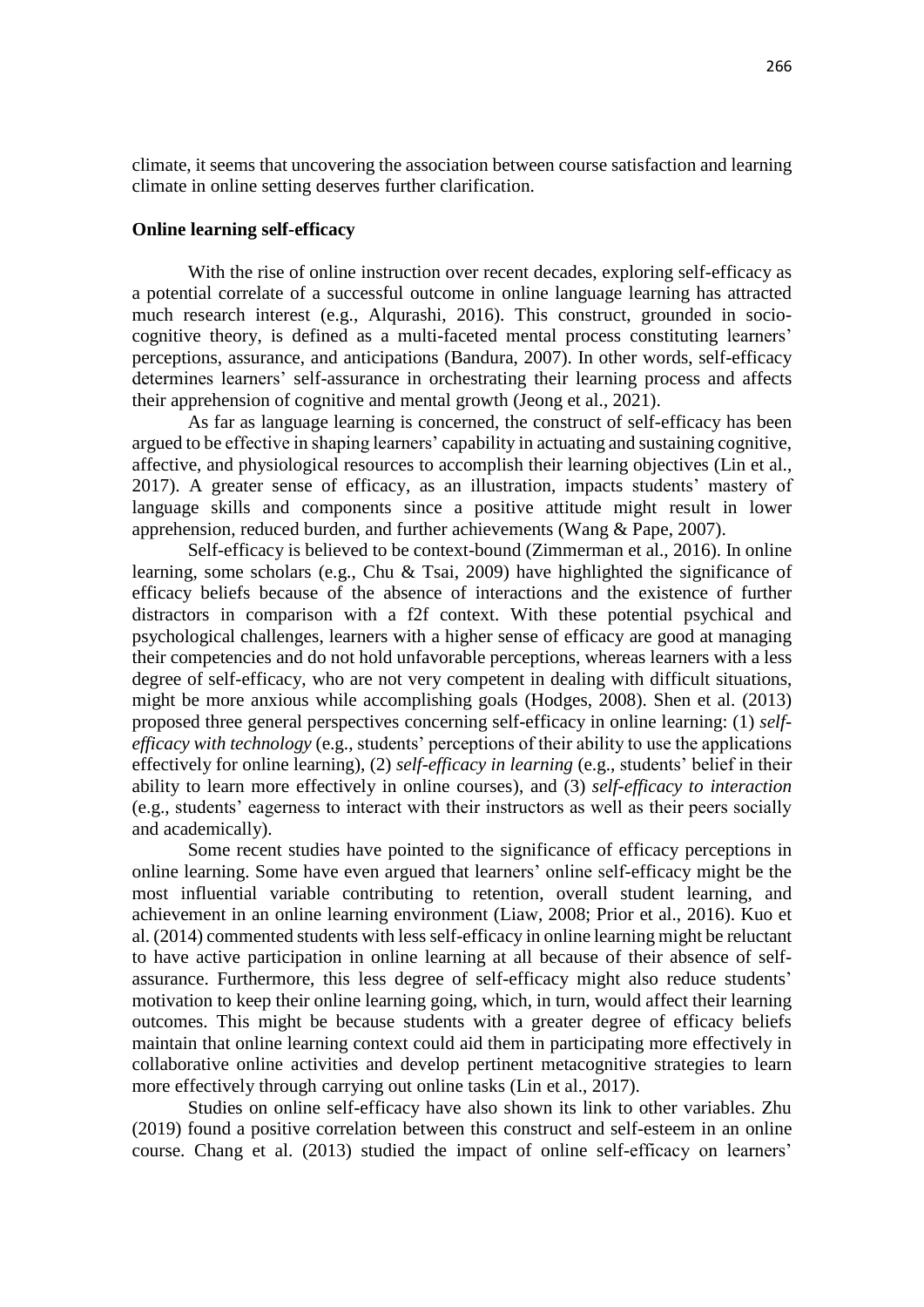performance and motivation and found learners with higher online self-efficacy performed better than those with a lower sense of efficacy on the post-test. They also noted significant differences between genders, with males having a greater level of online self-efficacy than females. Kim and Shin (2021) reported an indirect impact of efficacy perceptions on language learning gains via the mediation of integrative motivation. In another study, Wang and Newlin (2002) found a connection between learners' selfefficacy and their desire to take an online course. Bradley et al. (2017) also found a strong association between efficacy beliefs and self-regulation in both online and f2f learning contexts, suggesting that high scores in both areas are strong predictors of success in online learning environments. Teng et al. (2021) proposed a theoretical framework for language learners' achievement in an online learning context which required self-efficacy as one of the core elements of the model. Their findings revealed that self-efficacy was the most influential causal variable for participants' language achievement.

As learners' might be different in their self-efficacy, which makes them substantially different in their own experiences and competencies in online courses, exploring EFL learners' self-efficacy in online English learning seems to be essential to better understand the mechanism that affects the association between online self-efficacy, online learning climate, and satisfaction with the online course. Given this importance and due to little research on this issue, the present study examines the relationship among these three variables.

#### **The Hypothesized Model**

According to the theoretical background of the three constructs and the literature reviewed above, a model of online course satisfaction based on online learning climate and online learning self-efficacy was hypothesized for EFL learners. The model postulates the relations among the three latent variables. Following Cole et al.'s (2021) conceptualization of online learning climate, Wei and Chou's (2020) definition of online course satisfaction, and Tsai et al.'s (2020) model of online self-efficacy, we formulated the following hypotheses (see Figure 1).

H1: Online learning climate positively affects online learning self-efficacy.

H2: Online learning climate positively affects online course satisfaction.

H3: Online learning self-efficacy positively affects online course satisfaction.

## **Methodology**

#### **Participants**

The sample of participants contained a number of 186 intermediate Iranian EFL learners from BayaneBartar Education Centre in Tehran, Iran. BayaneBartar Education Centre is a nonprofit organization with over 250 teaching and operational staff to provide effective academic English services, including online and face-to-face courses for Iranian students who need English for work, study, migration, or travel. These participants were reported to be intermediate (B1) as measured by the placement test of the institute and they were selected based on a convenience sampling procedure. The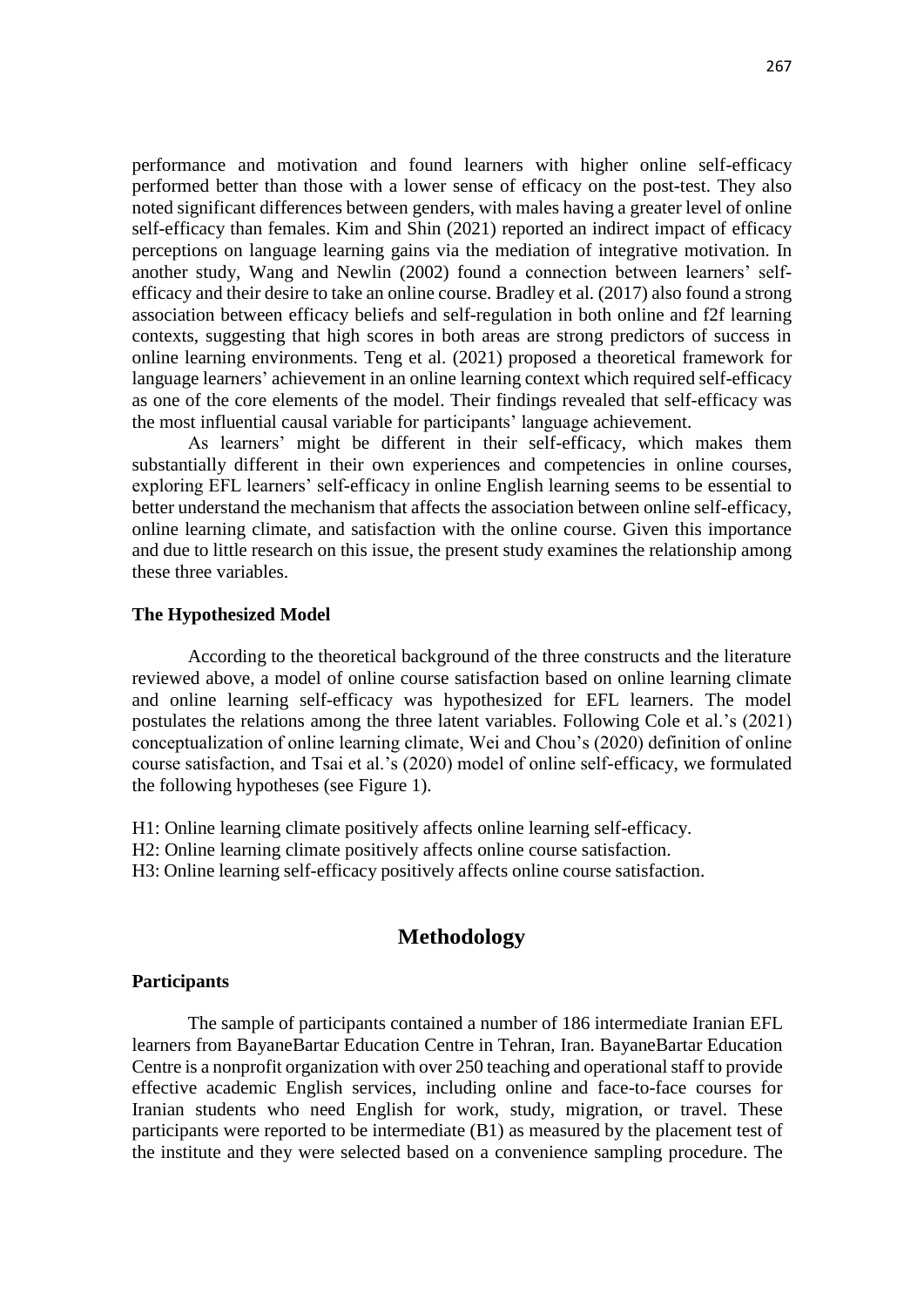sample included both male ( $n = 83$ ) and female ( $n = 103$ ) participants and their ages ranged from 20 to 26 ( $M = 21.08$ ,  $SD = 1.84$ ).

#### **Instruments**

#### **Online Learning Self-Efficacy Scale (OLSS)**

OLSS has been designed and validated by Tsai et al. (2020) and includes 25 items measuring five components: 1) Self-efficacy to complete an online course, 2) Selfefficacy to interact socially with classmates, 3) Self-efficacy to handle tools in a Course Management System (CMS), 4) Self-efficacy to interact with instructors in an online course, and 5) Self-efficacy to interact with classmates for academic purposes. The respondents were required to show their degree of agreement with each item. The items were in the form of a 5-point Likert scale, varying from 1 (*strongly disagree*) to 5 (*strongly agree*). In this study, the reliability coefficient of the total questionnaire estimated through Cronbach's alpha was .79.

#### **Online Course Satisfaction Scale (OCSS)**

The OCSS was developed by Wei and Chou (2020) to measure learners' satisfaction with an online course. OCSS consists of 7 items that assess respondents' perception or satisfaction regarding teachers and the design of the course. Each item is assessed on a five-point Likert scale, varying from *strongly disagree* (1) to *strongly agree* (5). The reliability coefficient of the scale was .82, as estimated via Cronbach's alpha formula.

#### **Online Learning Climate Scale (OLCS)**

OLC which was validated by Kaufmann et al. (2016) was employed to examine students' perception of the online learning climate. OLC is a 15-item self-report scale that measures four underlying components: instructor behaviors, course structure, course clarity, and student connectedness. This scale was assessed on a five-point Likert scale, ranging from *strongly disagree* (1) to *strongly agree* (5)*.* The internal consistency of the scale, measured via Cronbach's alpha formula, showed good reliability ( $\alpha = .88$ ).

#### **Procedure**

Because of the pandemic breakout, all the data were gathered via an online survey. To this end, the self-report scales for measuring the three variables (i.e., online learning self-efficacy, online learning climate, & online course satisfaction) were inserted into the Google Docs application. Employing convenience sampling procedures, the researchers asked intermediate Iranian EFL learners from BayaneBartar Education Centre to fill out the online survey. The participation was quite voluntary. The data collection started at the beginning of the Fall Semester of 2021 and took about four weeks to gather the data.

#### **Analytic procedure**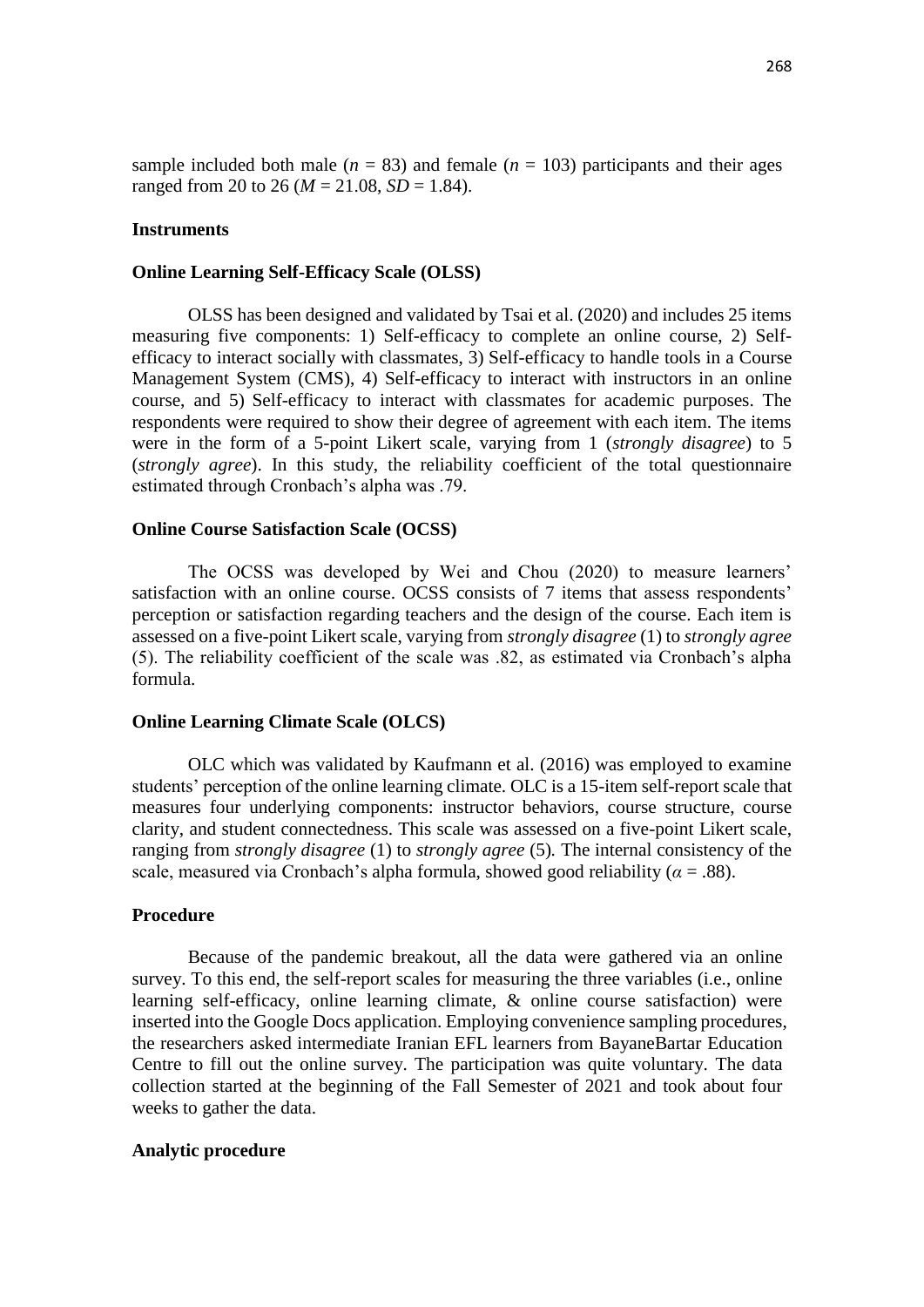The proposed model was investigated by employing SEM. SEM is a powerful multivariate procedure that is a combination of regression and factor analysis. Before performing SEM, confirmatory factor analysis (CFA) was utilized to check the measurement models, which is considered as confirmation of the construct validity of measures. As for the model evaluation, various goodness-of-fit indices were used. The used indices included Chi-square divided by degree of freedom  $(\chi^2/df)$ , Comparative Fit Index (CFI), Tucker–Lewis Index (TLI), and Root Mean Square Error of Approximation (RMSEA). According to Tseng and Schmitt (2008), a model is fit if  $\chi^2/df < 3$ , CFI and TLI > .90, and RMSEA  $<$  .08.

Table 1

| <i>INHINDER 01 Cases for Each Measure</i> |                |          |               |             |
|-------------------------------------------|----------------|----------|---------------|-------------|
|                                           | No of          | No of    | No of         | No of       |
|                                           | original cases | outliers | missing cases | valid cases |
| Climate                                   | 186            |          |               | 182         |
| Self-efficacy                             | 186            |          |               | 184         |
| Course satisfaction                       | 186            |          |               | 183         |

# *Number of Cases for Each Measure*

## **Results**

#### **Preliminary analyses**

Prior to evaluating the hypothesized model of online course satisfaction, data screening was carried out using SPSS 22. Expectation-Maximization (EM) algorithm was employed to address the missing data (Kline, 2011). EM is a kind of imputation technique in which missing data will be replaced with values. Skewness and kurtosis indices were employed to test the normal distribution of data and the values exceeding  $\pm 2.0$  were considered non-normal. Also, univariate and multivariate outliers were checked by employing standard scores and Mahalanobis  $D^2$ , respectively (Tabachnick & Fidell, 2007). The non-normal values and outliers were discarded before running CFA and SEM. Table 1 indicates the number of valid cases for each construct.

## **Validity of the questionnaires**

Afterward, the validity of the measurement models was examined via performing CFA. The fit indices were employed to test the adequacy of the measurement models (see Table 2). To this end, measurement models of online course satisfaction, online learning climate, and online learning self-efficacy were tested. Initially, indices for some models were not acceptable. As a result, some modifications were made. In so doing, two items from online learning self-efficacy and one item from online learning climate were discarded as their factor loadings were below .40. The final models demonstrated a good fit to the data (see Table 3). Then descriptive statistics and correlations were calculated for all the constructs (Table 4).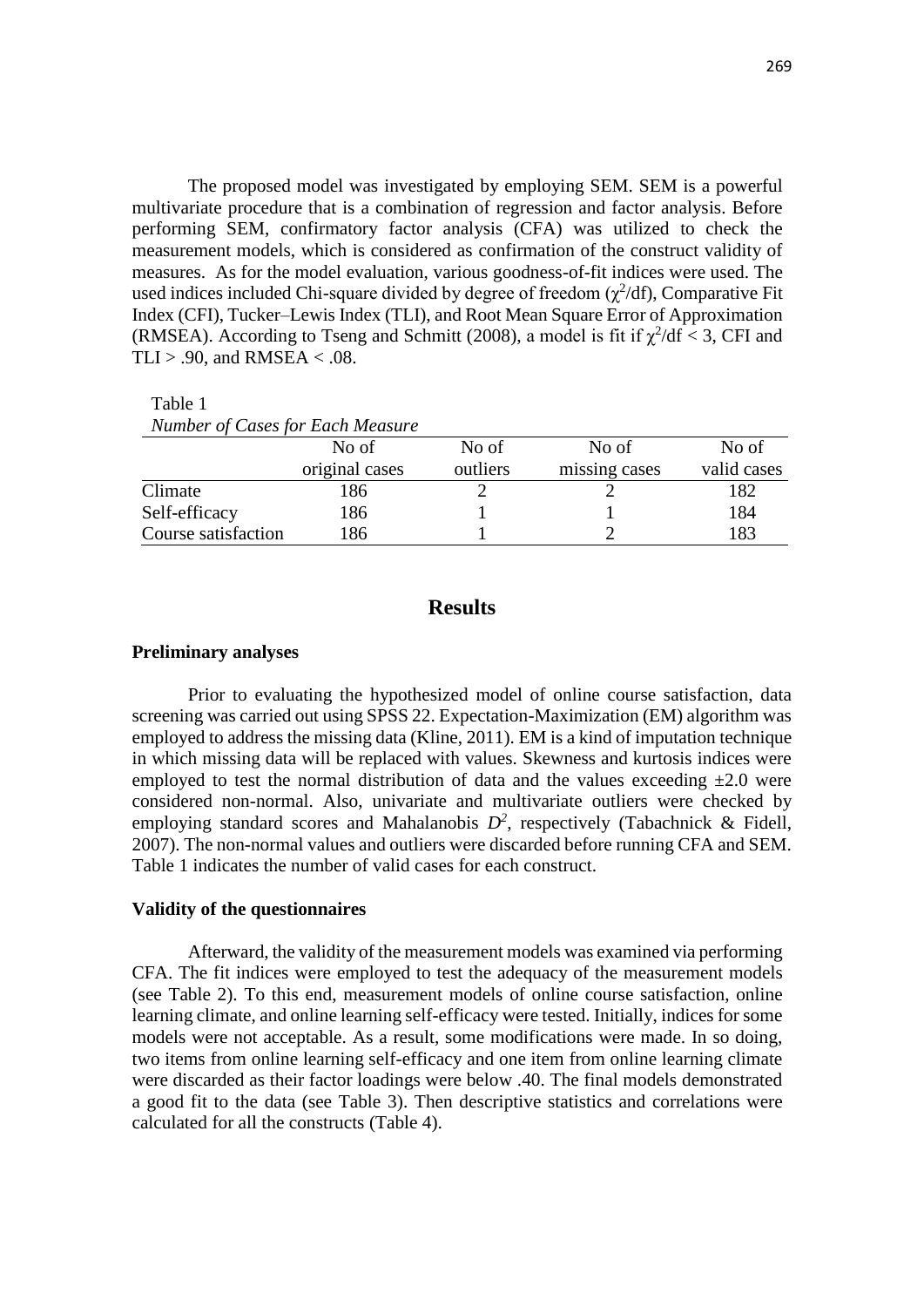## **SEM analyses**

The hypothesized model was tested with AMOS with variance-covariance matrices as input and the maximum likelihood procedure. Coefficients for all paths were significant  $(p < .05)$  and the fit indices were good. Results of SEM approved all the hypotheses in the final model (see Figure 1). To interpret the data more meaningfully, effect size (ES) (Cohen's  $f^2$ ) was measured for all the latent constructs (Table 5).

Figure 1

*The Final Model of Online Learning Climate, Online Learning Self-Efficacy, and Online Course Satisfaction*



 $*_{p}$  < .05. \*\*\**p* < .001.

#### Table 2

*Measurement Model of the Latent Constructs*

|                     | $\sim$ | $\gamma^2/df$ | CFI | <b>RMSEA</b> |
|---------------------|--------|---------------|-----|--------------|
| Climate             | 5.38   | i 79          | 98  | .06          |
| Self-efficacy       | 3.48   | I. 16         | QQ  |              |
| Course satisfaction | 5.57   | -39           | 98  |              |

#### Table 3

*Fit Indices for the Initial and Final Models*

|                                    |        |     | $\gamma^2/df$ | CFI | TLI | <b>RMSEA</b> |
|------------------------------------|--------|-----|---------------|-----|-----|--------------|
| Initial model                      | 352.13 | 209 | .68           | 96  |     |              |
| Model after removing some<br>items | 350.16 | 210 | 1.66          | -97 |     |              |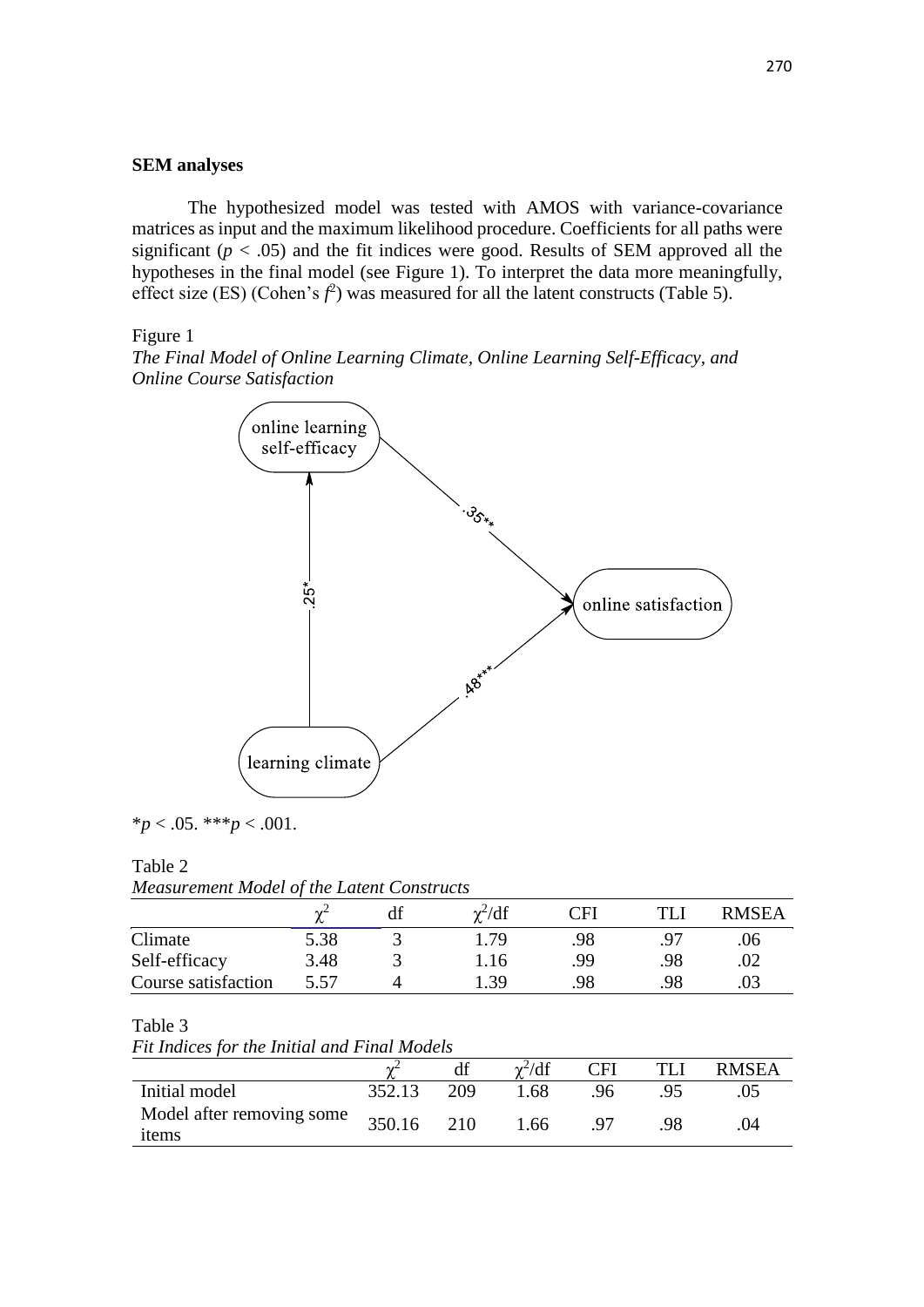Table 4

*Descriptive Statistics and Correlations* 

|                              | M(SD)      |         |       |      |  |
|------------------------------|------------|---------|-------|------|--|
| $(1)$ Climate                | 3.36(1.09) | 1.00    |       |      |  |
| (2) Self-efficacy            | 2.96(0.87) | $.36**$ | 1.00  |      |  |
| (3) Course satisfaction      | 3.42(1.24) | $62**$  | .44** | 1.00 |  |
| * $p < .05$ . ** $p < .01$ . |            |         |       |      |  |

Table 5

*Standardized Parameter Estimates for the Structural Model*

| $(1)$ Climate     | . |  |
|-------------------|---|--|
| (2) Self-efficacy |   |  |

As illustrated in Figure 1, online learning climate had a small effect on online learning self-efficacy ( $\beta$  = .25,  $R^2$  = .06,  $f^2$  = .06, small effect size). Also, it was demonstrated that online learning climate was a stronger predictor of online course satisfaction ( $\beta = .48$ ,  $R^2 = .23$ ,  $\beta = .29$ , large effect size). Online learning self-efficacy significantly predicted online course satisfaction ( $\beta = .35$ ,  $R^2 = .12$ ,  $\beta^2 = .13$ , medium effect size).

## **Discussion and Conclusions**

This research aimed to explore a model of online course satisfaction in which online learning self-efficacy and online learning climate served as the predictors of online course satisfaction. The results of SEM analyses yielded three significant findings.

First, it was demonstrated that the online learning climate had the greatest predictive influence on online course satisfaction. The online learning climate emphasizes the students' interactions with the instructor, course design, and their classmates. Such interactions preclude learners' isolation in online courses which is considered a frequent source of dissatisfaction in online instruction (Cole et al., 2021; Rabe-Hemp et al., 2009). One plausible justification might be the fact that students' further interactions with the course, teacher, and peers foster their engagement and active learning which in turn result in their greater satisfaction with the course (Chiu & Cheng, 2017; Cole et al., 2021). Consequently, it might be argued that the online learning climate has significantly contributed to online course satisfaction via the mediation of student engagement. This is in line with Wallace's (2003) argument that learners need to acknowledge and appreciate interactions with instructors and peers for their knowledge construction.

In addition, more favorable social, contextual, and affective circumstances under which online learners gain knowledge influence their course satisfaction. Following Reid and Radhakrishnan (2003), learning climate which is characterized as learners' perception of their academic experience quality and their interaction with the teacher and their classmates as well as course structure can contribute to how satisfied they will be with the course. Concerning online learning context and sticking to Kaufmann et al.'s (2016) model of online classroom climate, we may argue that instructor behavior, student connectedness, course clarity, and course structure are likely to have affected online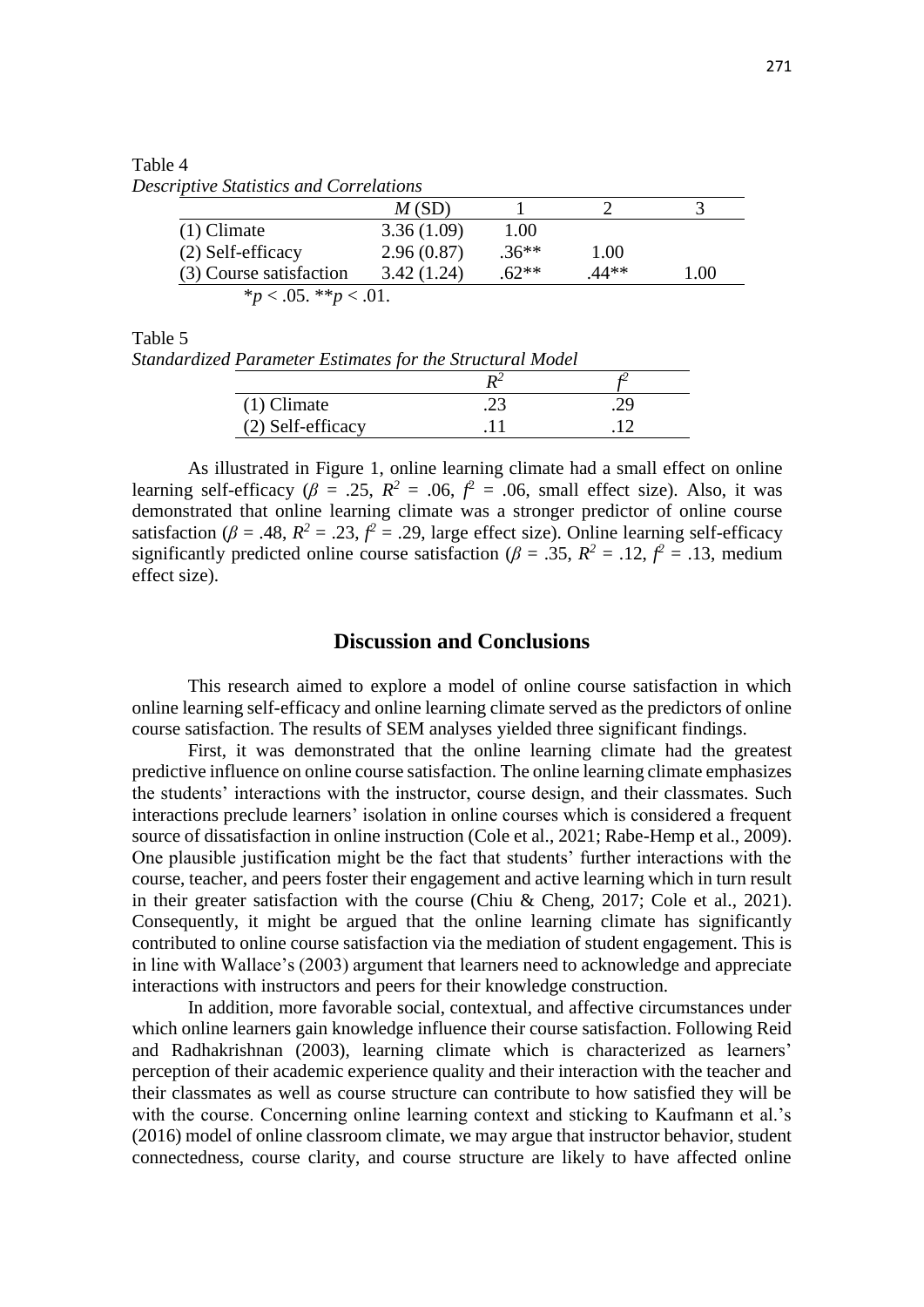course satisfaction, characterized as learners' perception of technology use, course structure, usefulness, and self-directed interest (Eichelberger & Ngo, 2018).

This outcome is consistent with those of a significant bulk of the research that gave credit to interactions in affecting students' satisfaction in online classes. For instance, Tratnik et al. (2019) mentioned learner-learner interaction and learners' engagement in the course as one key element of learner satisfaction in online courses. Similarly, Vonderwell and Turner (2005) reported that course satisfaction is highly associated with learner-learner and learner-instructor interaction, instructor support and feedback, and the nature of assigned tasks. The main frequent Achilles heel of online instruction is students' perceptions of loneliness and isolation because of their less interaction compared with traditional f2f classes (Ali & Smith, 2015; Kaufmann & Vallade, 2020). However, a favorable online learning climate that necessitates further interactions among learners and teachers can mitigate this sense of loneliness and isolation, thereby enhancing students' satisfaction with the online course. If students have interaction and communication with their classmates and the teacher, they can alleviate the sense of isolation and get more engaged in their learning (Ali & Smith, 2015). In a similar vein, Taghizadeh and Hajhosseini (2021) pointed to various kinds of interactions as significant predictors of online course satisfaction. It is worth noting that student-teacher interaction, as an element of the online learning climate, has been acknowledged as one key variable affecting online learners' satisfaction (Ekwunife-Orakwue & Teng, 2014; Teng et al., 2021).

Furthermore, the findings of this research partially support Kuo et al. (2013) who reported that student-teacher interaction, student-content interaction, and digital selfefficacy significantly predicted learner satisfaction, but student-student interaction fell short of significance in their study. Likewise, Wu et al. (2010) revealed that the interaction between student and teacher affected the online learning climate, which in turn enhanced online learners' satisfaction. Lewis (2011) also pointed out the absence of student-student interaction was mentioned as a stumbling block in online courses. From Ekwunife-Orakwue and Teng's (2014) perspective, interactions between learners could have an influence on learners' satisfaction but not on their scores. As far as the related literature is concerned, it seems that student-teacher interactions have a substantial impact on learners' satisfaction in online courses (Song et al., 2016).

The positive impact of the online learning climate on course satisfaction also aligns with the findings of Wei and Chou (2020) who spotlighted the significance of online learning contexts. From their viewpoints, online learning perceptions are highly correlated with synchronous and asynchronous interactions with classmates and teachers, absence of time and place constraints, and convenience in using various online knowledge and materials. This positive impact of learning climate on course satisfaction can be also discussed in light of learner-content interaction. As another underlying component of the online learning climate, student-content interaction is argued to positively affect satisfaction in online instruction (Zhang & Lin, 2020). The contribution of learners' interaction with the content to enhancing their satisfaction has been widely acknowledged in the literature (Hawkins et al., 2013).

Second, the results of SEM analyses showed that online learning self-efficacy significantly influenced online course satisfaction. This finding supports the previous studies which verified the significant effect of self-efficacy on learning perception and course satisfaction in online classes (Alqurashi, 2019; Puzziferro, 2008). Self-efficacy in online contexts is claimed to affect online learning satisfaction (Shen et al., 2013). As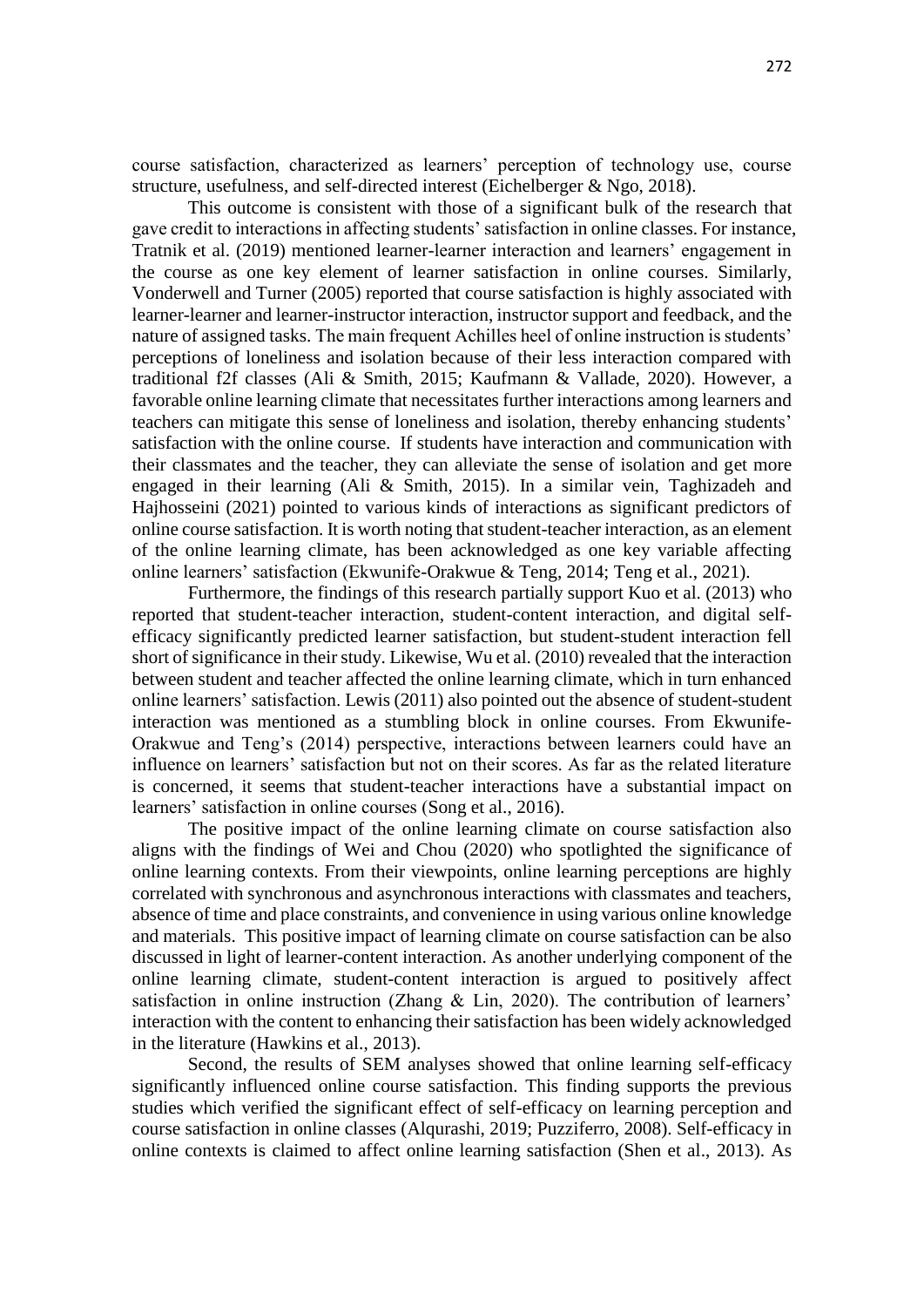evidenced in the literature, computer or e-learning self-efficacy affects learners' satisfaction, participation, and learning outcomes (Lin et al., 2008). More self-efficacious learners devote further time and attention to what they do, hold positive perceptions towards learning and show higher satisfaction with online instruction (Tsai et al., 2020). However, students with lower self-efficacy levels may not exert adequate effort in their activities, do not persevere in difficult situations, and are less satisfied with online courses. Evidence shows that if learners believe that they lack the requisite competencies to succeed in online learning, they may not take the course or finish it (Moore & Kearsley, 2005). As the construct of online learning self-efficacy appears to hinge on learners' selfefficacy in using the Internet or computers, the interconnection between online learning self-efficacy and online course satisfaction might be warranted in the sense that students who are more capable and confident in using technology are probably more content with the online course. This outcome is following some previous studies (e.g., Bolliger  $\&$ Halupa, 2012; Wei & Chou, 2020). The contribution of online learning self-efficacy supports the existing literature which underscores the positive effect of self-efficacy on improved learning outcomes and satisfaction (Alqurashi, 2016). Subscribing to Bandura's (2007) notion of self-efficacy, grounded in socio-cognitive theory, we may argue that learners' self-beliefs and self-confidence affect their development of online learning strategies and management techniques, which in turn affect their online course satisfaction.

Also, it might be argued that learners with greater online learning self-efficacy are more motivated to do online activities, participate in the discussion board, interact with their peers, and finish the assignments, resulting in their increased online course satisfaction. In other words, it can be claimed that online learning self-efficacy might have enhanced online course satisfaction through the mediation of online learning motivation. Additionally, the lower effect of online learning self-efficacy on learners' satisfaction might be justified in light of the significance of self-efficacy in a new learning context (Doo & Bonk, 2020). Following Shea and Bidjerano (2010), we may argue that the less predictive power of self-efficacy in an online learning setting may be attributed to learners' doubt and confusion in this unfamiliar learning context (i.e., online course). In other words, the unfamiliar nature of the online learning context might have decreased the learning self-efficacy of participants in this study. As a result, online learning selfefficacy had a smaller influence on the online learning satisfaction of the participants.

Finally, it was demonstrated that the online learning climate had a slightly positive influence on online learning self-efficacy. Given the context-sensitive nature of selfefficacy and also its vulnerability due to lack of interactions in online contexts (Shen et al., 2013), it is argued that a more favorable online learning climate, which is materialized as interactions with the instructor and peers as well as course perceptions, can enhance students' online learning self-efficacy. Adopting Shen et al.'s (2013) triad of online learning self-efficacy, we also contend that self-efficacy for interaction, defined as learners' enthusiasm in having interactions with the teacher and their peers during online context, is affected by the online learning climate which underscores such interactions. Research indicates that the components of online self-efficacy are interconnected with interactions between learners and teachers (Shen et al., 2013). As a result, the link between online learning climate and online self-efficacy seems warranted as social interactions are the core components of online learning climate. Since the essence of online learning needs many interactions and the social presence of teachers and learners,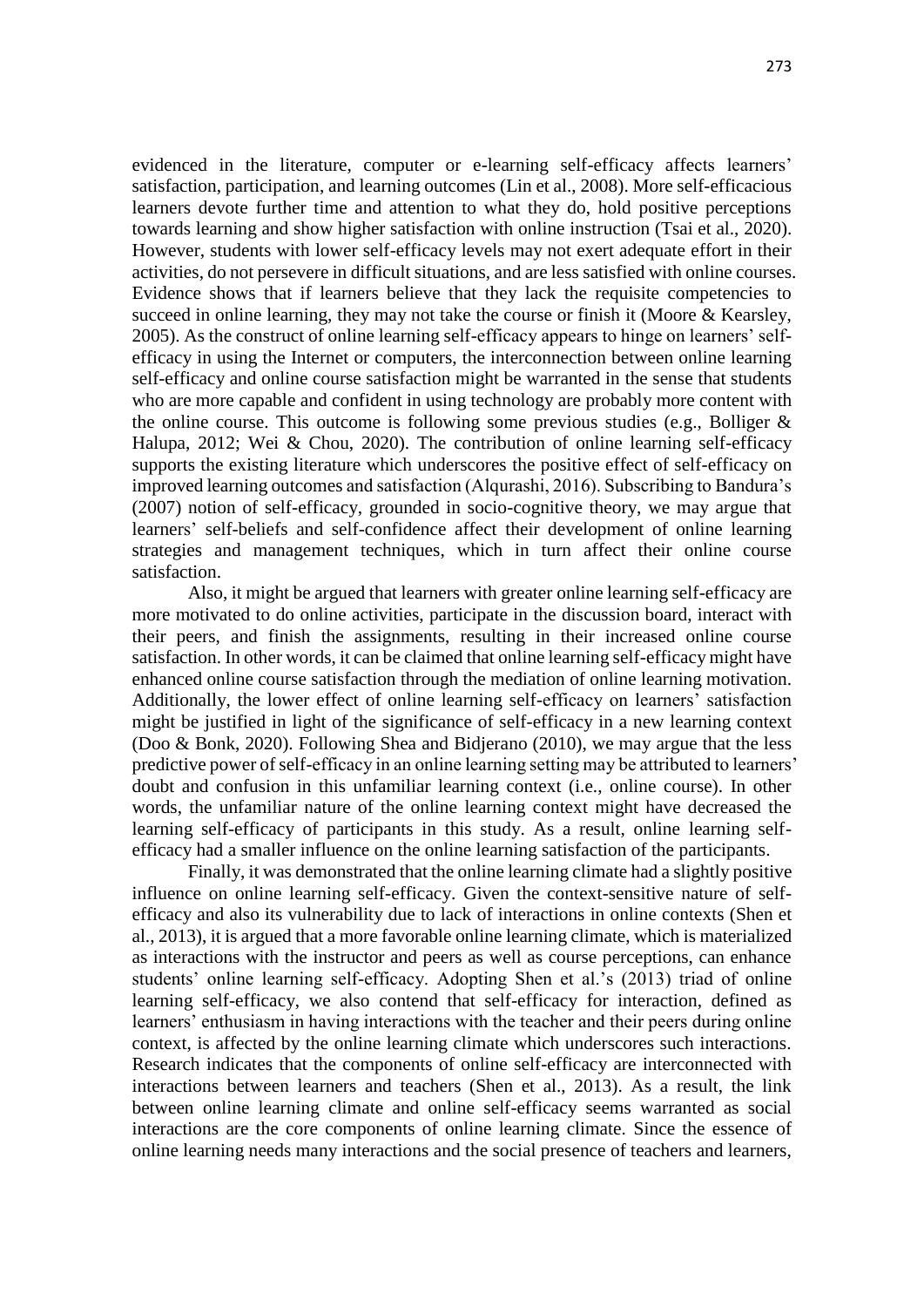students' satisfaction with the online course is enhanced by a heightened sense of learning community derived from both a positive online learning climate and improved online learning self-efficacy.

## **Implications and Limitations**

Given the significant contribution of the online learning climate to course satisfaction, it is of much importance for the course designers to design online educational settings which foster participants' interaction with the course, peers, and instructors. Designing user-friendly functions for the systems might be recommended as such systems might give learners a sense of comfort, confidence, and less pressure to get actively engaged in online courses, which in turn enhance their interaction, motivation, and satisfaction. The instructors should also encourage learners to participate in the course by posting on the discussion board and having further interactions with their peers. In addition, online learners should be provided with both technical and instructional support in case they encounter technical problems or when they feel demotivated during the online course.

In other words, practitioners in online courses should not confine their responsibilities to just sharing materials or giving assignments. But they should encourage further friendly interactions among students which in turn lead to both online learning self-efficacy and greater satisfaction with the online course. In the meantime, learners in the online courses should be given tasks that require collaboration and meaningful communications, fostering further cooperation and scaffolding discussions. Since the outcomes of this research revealed that online learning climate and online learning selfefficacy jointly contributed to improving course satisfaction, online instructors may assess these two constructs using the valid questionnaires to gain a more vivid illustration of their own students' satisfaction with the course. Teachers' self-awareness of their students' perception of the online learning environment, as well as their online selfefficacy, can help them think about the ways they can enhance course satisfaction (Fathi & Ebadi, 2020).

Some limitations can be mentioned in the present study. The generalizability of the current findings to other online contexts might be constrained since a relatively small sample size including Iranian EFL learners took part in this study. Further studies employing bigger and more representative samples in other EFL online learning settings should be carried out. Also, the researchers of the present study only employed quantitative self-report measures which may not truly indicate the actual level of the variables under investigation. Therefore, future researchers should employ qualitative research methods to cast more light on the analyses of such variables.

## **References**

Abdous, M. (2019). Influence of satisfaction and preparedness on online students' feelings of anxiety. *The Internet and Higher Education, 41*, 34-44. <https://doi.org/10.1016/j.iheduc.2019.01.001>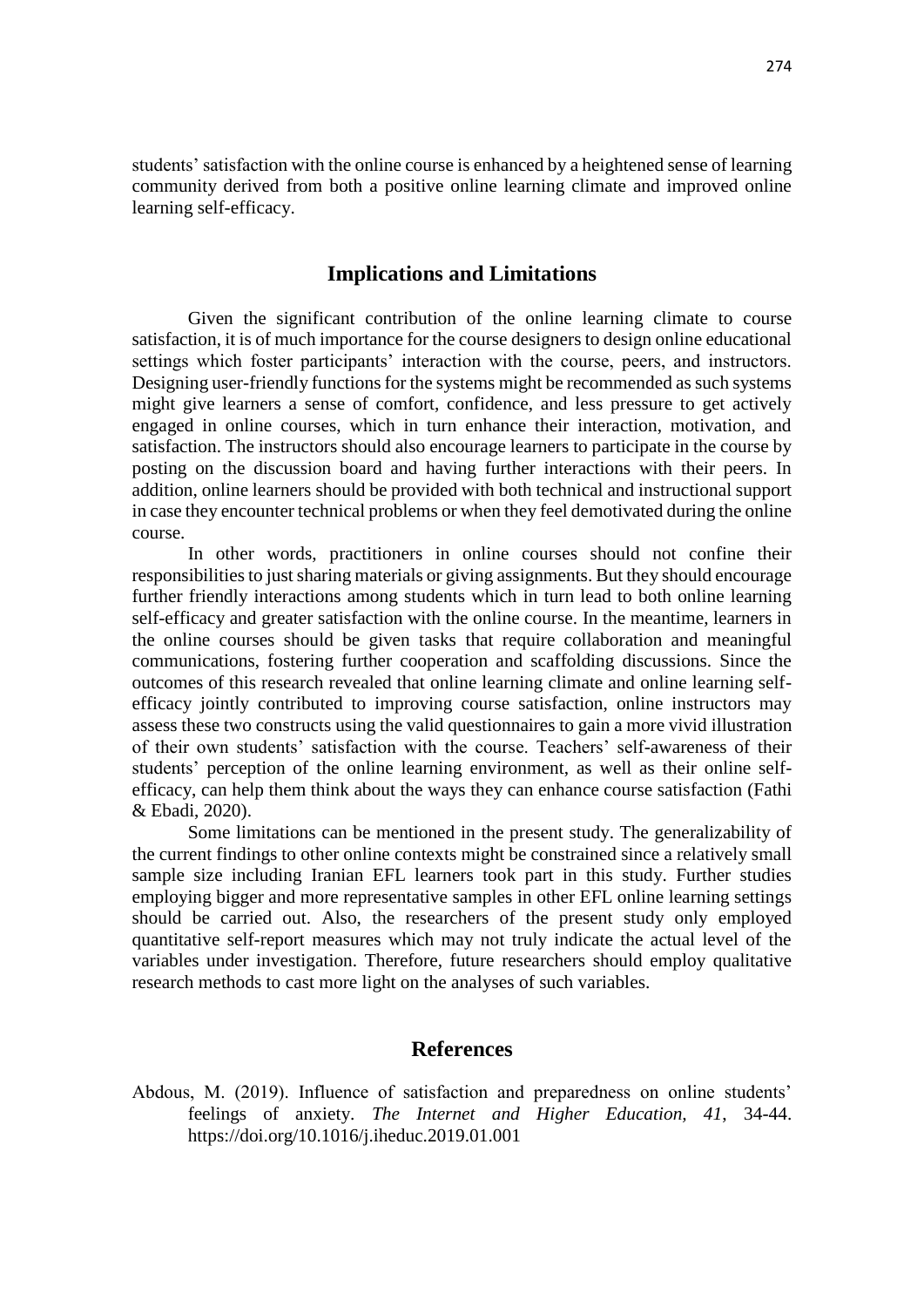- Alebaikan, R., & Troudi, S. (2010). Blended learning in Saudi universities: challenges and perspectives. *ALT-J, 18*(1), 49-59. [https://doi.org/10.1080/0968776100](https://doi.org/10.1080/0968776100%203657614)  [3657614](https://doi.org/10.1080/0968776100%203657614)
- Ali, A., & Smith, D. (2015). Comparing social isolation effects on students attrition in online versus face-to-face courses in computer literacy. *Issues in Informing Science and Information Technology*, *12*(1), 11-20. http://iisit.org/Vol12/IISIT v12p011-020Ali1784.pdf
- Alqurashi, E. (2016). Self-Efficacy in online learning environments: A literature review. *Contemporary Issues in Education Research (CIER), 9*(1), 45-52. <https://doi.org/10.19030/cier.v9i1.9549>
- Alqurashi, E. (2019). Predicting student satisfaction and perceived learning within online learning environments. *Distance Education, 40*(1), 133-148. https://doi.org/10. 1080/01587919.2018.1553562
- Baber, H. (2020). Determinants of students' perceived learning outcome and satisfaction in online learning during the pandemic of COVID19. *Journal of Education and e-Learning Research, 7*, 285-292. [https://doi.org/10.20448/journal.509.2020.](https://doi.org/10.20448/journal.509.2020.%2073.285.292)  [73.285.292](https://doi.org/10.20448/journal.509.2020.%2073.285.292)
- Bandura, A. (2007). Much ado over a faulty conception of perceived self-efficacy grounded in faulty experimentation. *Journal of Social and Clinical Psychology, 26*(6), 641-658.<https://doi.org/10.1521/jscp.2007.26.6.641>
- Barksdale, C., Peters, M. L., & Corrales, A. (2021). Middle school students' perceptions of classroom climate and its relationship to achievement. *Educational Studies, 47*(1), 84-107.<https://doi.org/10.1080/03055698.2019.1664411>
- Bervell, B., Umar, I. N., & Kamilin, M. H. (2020). Towards a model for online learning satisfaction (MOLS): re-considering non-linear relationships among personal innovativeness and modes of online interaction. *Open Learning: The Journal of Open, Distance and e-Learning*, *35*(3), 236-259. [https://doi.org/10.1080/](https://doi.org/10.1080/%2002680513.2019.1662776)  [02680513.2019.1662776](https://doi.org/10.1080/%2002680513.2019.1662776)
- Bolliger, D. U., & Halupa, C. (2012). Student perceptions of satisfaction and anxiety in an online doctoral program. *Distance Education*, *33*(1), 81-98. https://doi.org/10.1080/01587919.2012.667961
- Bradley, R. L., Browne, B. L., & Kelley, H. M. (2017). Examining the influence of selfefficacy and self-regulation in online learning. *College Student Journal*, *51*(4), 518-530.
- Chang, C., Liu, E. Z., Sung, H., Lin, C., Chen, N., & Cheng, S. (2013). Effects of online college student's Internet self-efficacy on learning motivation and performance. *Innovations in Education and Teaching International, 51*(4), 366-377. <https://doi.org/10.1080/14703297.2013.771429>
- Chiu, P. H. P., & Cheng, S. H. (2017). Effects of active learning classrooms on student learning: a two-year empirical investigation on student perceptions and academic performance. *Higher Education Research & Development*, *36*(2), 269-279. https://doi.org/10.1080/07294360.2016.1196475
- Chu, R. J., & Tsai, C. (2009). Self-directed learning readiness, Internet self-efficacy and preferences towards constructivist Internet-based learning environments among higher-aged adults. *Journal of Computer Assisted Learning, 25*(5), 489-501. <https://doi.org/10.1111/j.1365-2729.2009.00324.x>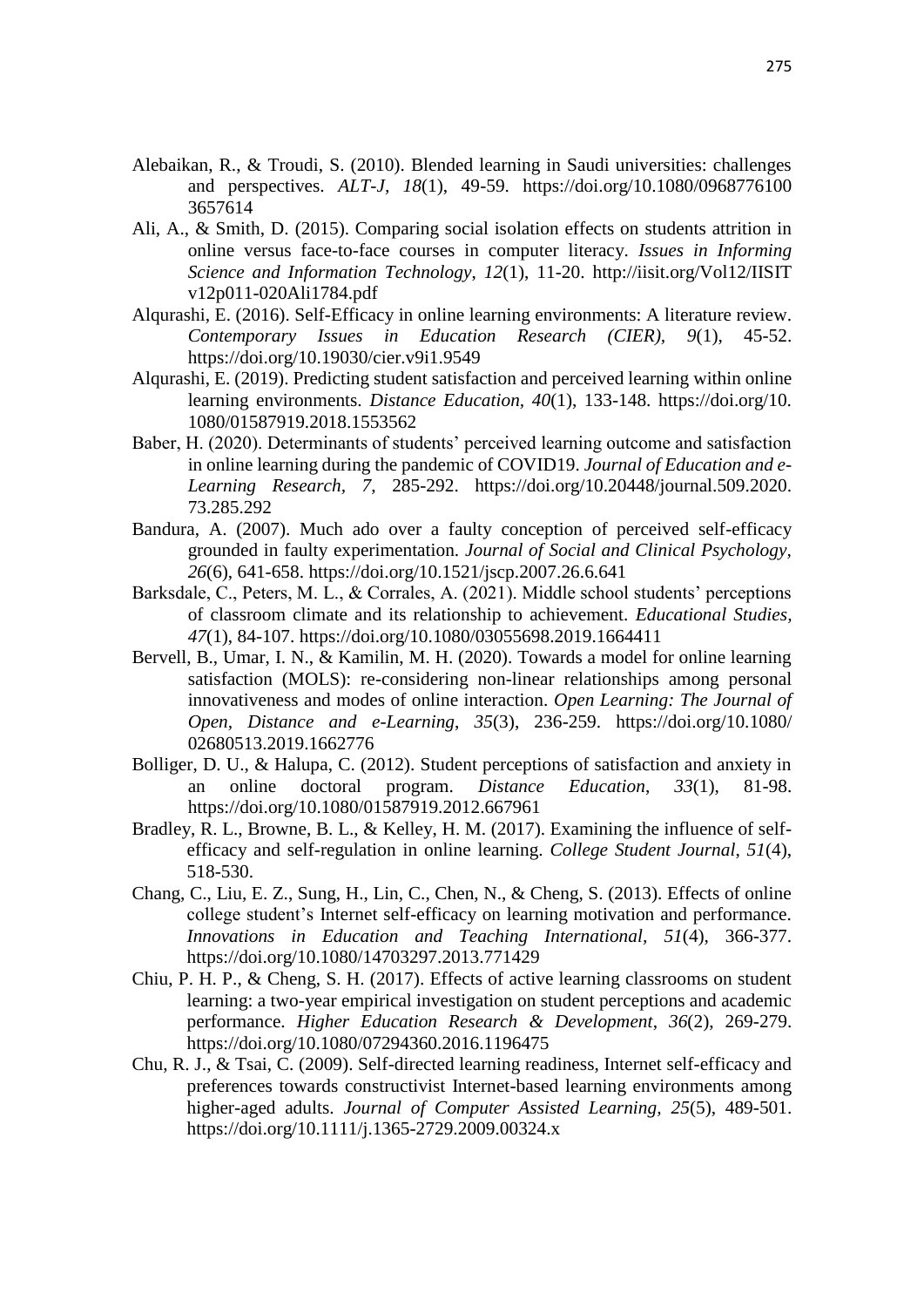- Cidral, W. A., Oliveira, T., Di Felice, M., & Aparicio, M. (2018). E-learning success determinants: Brazilian empirical study. *Computers & Education, 122*, 273-290. <https://doi.org/10.1016/j.compedu.2017.12.001>
- Çimen, Ş.S. (2022). Exploring EFL assessment in Turkey: Curriculum and teacher practices. *International Online Journal of Education and Teaching (IOJET), 9*(1). 531-550. https://iojet.org/index.php/IOJET/article/download/1565/772
- Cobb, S. C. (2011). Social presence, satisfaction, and perceived learning of RN-to-BSN students in Web-based nursing courses. *Nursing Education Perspective, 32*(2), 115-119.<https://doi.org/10.5480/1536-5026-32.2.115>
- Cohen, A., & Baruth, O. (2017). Personality, learning, and satisfaction in fully online academic courses. *Computers in Human Behavior, 72*, 1-12. <https://doi.org/10.1016/j.chb.2017.02.030>
- Cole, A. W., Lennon, L., & Weber, N. L. (2021). Student perceptions of online active learning practices and online learning climate predict online course engagement. *Interactive Learning Environments, 29*(5), 866-880. [https://doi.org/10.1080/](https://doi.org/10.1080/%2010494820.2019.1619593)  [10494820.2019.1619593](https://doi.org/10.1080/%2010494820.2019.1619593)
- Doo, M. Y., & Bonk, C. J. (2020). The effects of self-efficacy, self-regulation and social presence on learning engagement in a large university class using flipped Learning. *Journal of Computer Assisted Learning*, *36*(6), 997-1010. https://doi.org/10.1111/ jcal.12455
- Dwyer, K. K., Bingham, S. G., Carlson, R. E., Prisbell, M., Cruz, A. M., & Fus, D. A. (2004). Communication and connectedness in the classroom: Development of the connected classroom climate inventory. *Communication Research Reports, 21*(3), 264-272.<https://doi.org/10.1080/08824090409359988>
- Eichelberger, A. & Ngo, H. T. P. (2018). College students' perception of an online course in special education. *International Journal for Educational Media and Technology, 12*(2), 11-19. [http://jaems.jp/contents/icomej/vol12-2/02\\_](http://jaems.jp/contents/icomej/vol12-2/02_%20Eichelberger_Ngo.pdf)  [Eichelberger\\_Ngo.pdf](http://jaems.jp/contents/icomej/vol12-2/02_%20Eichelberger_Ngo.pdf)
- Ekwunife-Orakwue, K. C., & Teng, T. L. (2014). The impact of transactional distance dialogic interactions on student learning outcomes in online and blended environments. *Computers & Education*, *78*, 414-427. https://doi.org/10.1016/ j.compedu.2014.06.011
- Eom, S. B., Wen, H. J., & Ashill, N. (2006). The Determinants of Students' Perceived Learning Outcomes and Satisfaction in University Online Education: An Empirical Investigation. *Decision Sciences Journal of Innovative Education, 4*(2), 215-235.<https://doi.org/10.1111/j.1540-4609.2006.00114.x>
- Fırat, M., Kılınç, H., & Yüzer, T. V. (2018). Level of intrinsic motivation of distance education students in e-learning environments. *Journal of Computer Assisted Learning, 34*(1), 63-70.<https://doi.org/10.1111/jcal.12214>
- Fathi, J., & Ebadi, S. (2020). Exploring EFL pre-service teachers' adoption of technology in a CALL program: obstacles, motivators, and maintenance. *Education and Information Technologies*, *25*(5), 3897-3917. https://doi.org/10.1007/s10639- 020-10146-y
- Fathi, J., & Torabi, S. (2019). The contribution of a Course Management System (CMS) supported instruction to developing grammar performance: A case of Iranian EFL learners. *CALL EJ*, *20*(2), 89-98.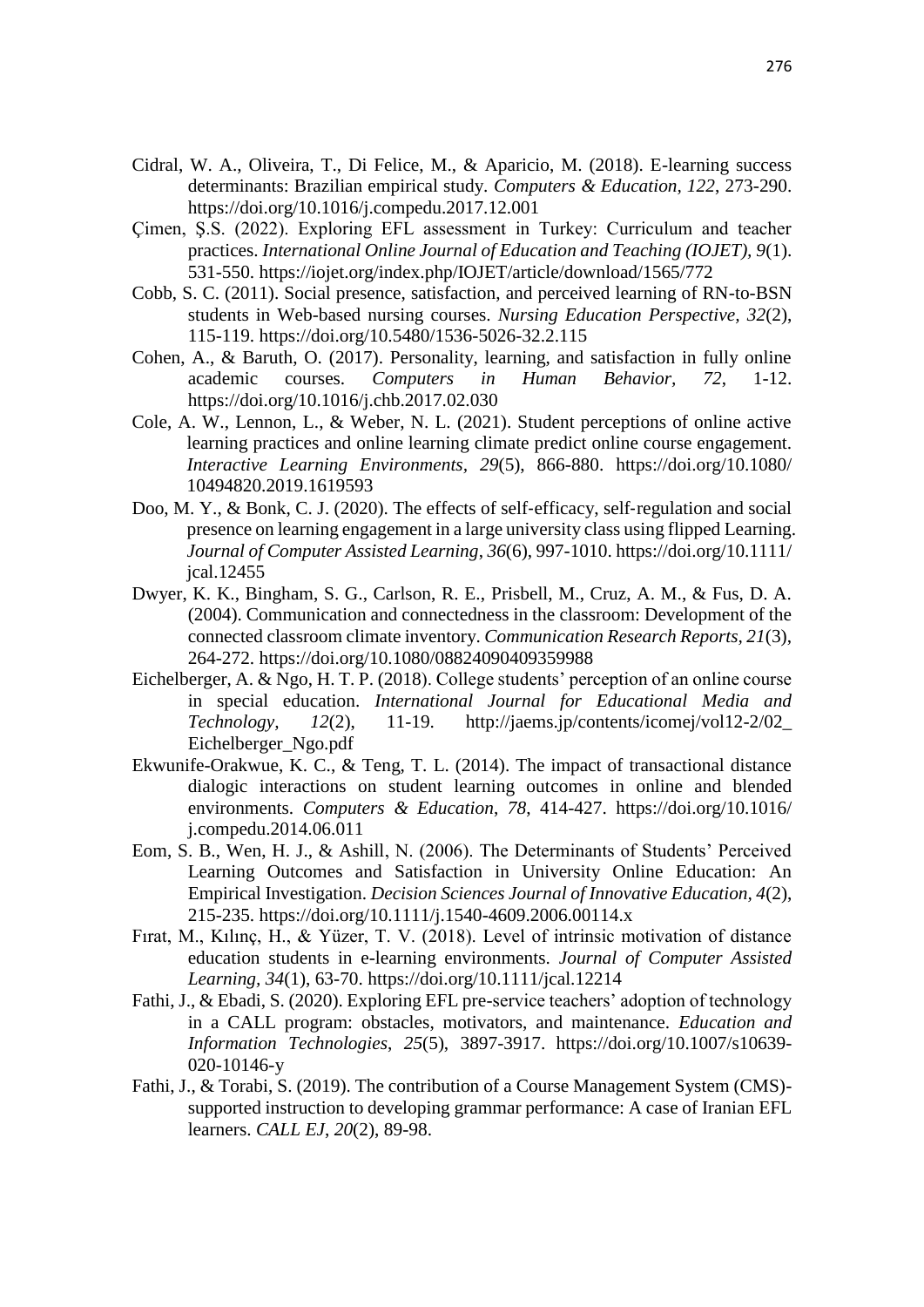- Goldman, Z. W., & Goodboy, A. K. (2014). Making students feel better: Examining the relationships between teacher confirmation and college students' emotional outcomes. *Communication Education, 63*(3), 259-277. [https://doi.org/10.1080/](https://doi.org/10.1080/%2003634523.2014.920091)  [03634523.2014.920091](https://doi.org/10.1080/%2003634523.2014.920091)
- Hawkins, A., Graham, C. R., Sudweeks, R. R., & Barbour, M. K. (2013). Academic performance, course completion rates, and student perception of the quality and frequency of interaction in a virtual high school. *Distance Education*, *34*(1), 64- 83. https://doi.org/10.1080/01587919.2013.770430
- Herrador-Alcaide, T. C., Hernández-Solís, M., & Sanguino Galván, R. (2019). Feelings of satisfaction in mature students of financial accounting in a virtual learning environment: an experience of measurement in higher education. *International Journal of Educational Technology in Higher Education, 16*(1). <https://doi.org/10.1186/s41239-019-0148-z>
- Hodges, C. B. (2008). Self-efficacy in the context of online learning environments: A review of the literature and directions for research. *Performance Improvement Quarterly, 20*(3-4), 7-25.<https://doi.org/10.1002/piq.20001> <https://files.eric.ed.gov/fulltext/ED602841.pdf>
- Huang, L., & Zhang, T. (2021). Perceived social support, psychological capital, and subjective well-being among college students in the context of online learning during the COVID-19 Pandemic. *The Asia-Pacific Education Researcher*, 1-12. https://doi.org/10.1007/s40299-021-00608-3
- Jeong, J., Lee, S., Jang, J., & Bang, H. (2021). Effects of aroma head therapy on stress and brain wave change using EEG. *Revista De Psicología Del Deporte (Journal of Sport Psychology), 30*(3), 133-140. https://www.rpd-online.com/index.php/ rpd/article/view/480.
- Jiang, H., Islam, A. Y. M. A., Gu, X., & Spector, J. M. (2021). Online learning satisfaction in higher education during the COVID-19 pandemic: A regional comparison between Eastern and Western Chinese universities. *Education and Information Technologies, 26*(6), 6747-6769.<https://doi.org/10.1007/s10639-021-10519-x>
- Jung, H.-J. (2014). Ubiquitous learning: Determinants impacting learners' satisfaction and performance with smartphones. *Language Learning & Technology, 18*(3), 97-119. <https://doi.org/10125/44386>
- Kaufmann, R., & Vallade, J. I. (2020). Exploring connections in the online learning environment: student perceptions of rapport, climate, and loneliness. *Interactive Learning Environments*, 1-15.<https://doi.org/10.1080/10494820.2020.1749670>
- Kaufmann, R., Sellnow, D. D., & Frisby, B. N. (2016). The development and validation of the online learning climate scale (OLCS). *Communication Education, 65*(3), 307-321.<https://doi.org/10.1080/03634523.2015.1101778>
- Kayacan, G, Ateşgöz, N. N., & Sak, U. (2020). A comparative analysis of psychometric properties of memory tasks and their relationships with higher-order thinking skills: Recognition versus recall. *Talent, 10*(2), 162-175. https://doi.org/10. 46893/talent.847543
- Ke, F., & Kwak, D. (2013). Online learning across ethnicity and age: A study on learning interaction participation, perception, and learning satisfaction. *Computers & Education, 61*, 43-51.<https://doi.org/10.1016/j.compedu.2012.09.003>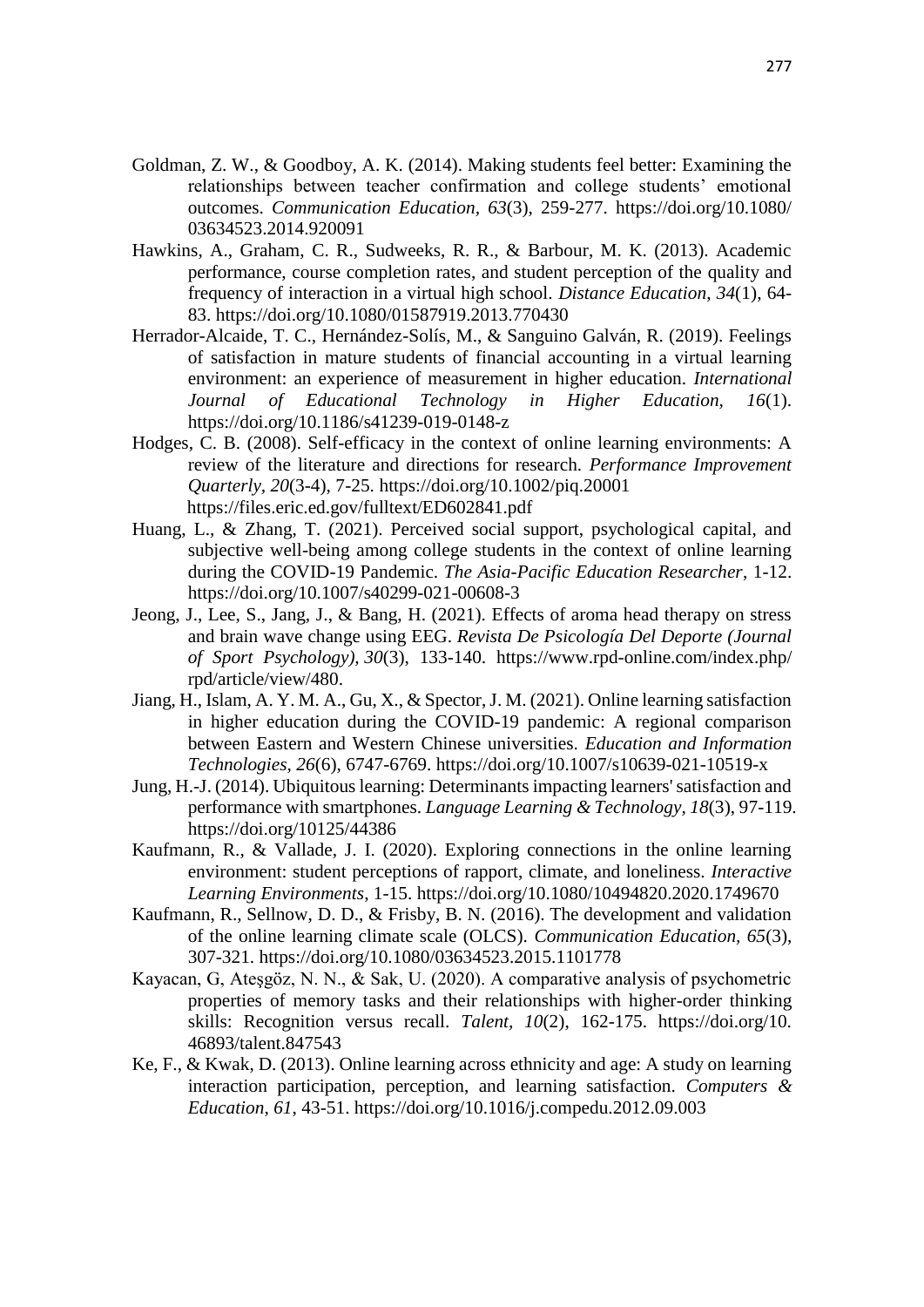- Kim, S. H., & Shin, H. W. (2021). Second Language Learners' Self-efficacy and English Achievement: The Mediating Role of Integrative Motivation. *English Teaching & Learning, 45*(3), 325-338.<https://doi.org/10.1007/s42321-021-00083-5>
- Kline, R. B. (2011). *Principles and practice of structural equation modeling* (3rd ed.). Guilford Press.
- Kuo, Y. C., Walker, A. E., Belland, B. R., & Schroder, K. E. E. (2013). A predictive study of student satisfaction in online education programs. *The International Review of Research in Open and Distance Learning, 14*(1), 16–39. https://files.eric.ed.gov/ fulltext/EJ1008076.pdf
- Kuo, Y. C., Walker, A. E., Schroder, K. E. E., & Belland, B. R. (2014). Interaction, Internet self-efficacy, and self-regulated learning as predictors of student satisfaction in online education courses. *The Internet and Higher Education, 20*, 35-50.<https://doi.org/10.1016/j.iheduc.2013.10.001>
- Landrum, B., Bannister, J., Garza, G., & Rhame, S. (2021). A class of one: Students' satisfaction with online learning. *Journal of Education for Business, 96*(2), 82-88. <https://doi.org/10.1080/08832323.2020.1757592>
- Lewis, S. (2011). *Local implementation of online high school German courses: The influence of local support on student achievement*. Oklahoma State University.
- Liaw, S. (2008). Investigating students' perceived satisfaction, behavioral intention, and effectiveness of e-learning: A case study of the Blackboard system. *Computers & Education, 51*(2), 864-873.<https://doi.org/10.1016/j.compedu.2007.09.005>
- Lin, C., Zhang, Y., & Zheng, B. (2017). The roles of learning strategies and motivation in online language learning: A structural equation modeling analysis. *Computers & Education, 113*, 75-85.<https://doi.org/10.1016/j.compedu.2017.05.014>
- Lin, Y. M., Lin, G. Y., & Laffey, J. M. (2008). Building a social and motivational framework for understanding satisfaction in online learning. *Journal of Educational Computing Research*, *38*(1), 1-27. https://doi.org/10.2190/EC.38.1.a
- Marks, R. B., Sibley, S. D., & Arbaugh, J. B. (2005). A Structural Equation Model of Predictors for Effective Online Learning. *Journal of Management Education, 29*(4), 531-563.<https://doi.org/10.1177/1052562904271199>
- Montebello, M. (2018). AI injected e-learning: The future of online education, Springer International Publishing.
- Moore, M. G., & Kearsley, G. (2011). *Distance education: A systems view of online learning*. Cengage Learning.
- Myers, S. A. (2010). Instructional communication: The emergence of a field. In D. L. Fasset, & J. T. Warren (Eds.), *The SAGE handbook of communication and instruction* (pp. 149-160). Sage.
- Ni, A. Y. (2013). Comparing the Effectiveness of Classroom and Online Learning: Teaching Research Methods. *Journal of Public Affairs Education, 19*(2), 199-215. <https://doi.org/10.1080/15236803.2013.12001730>
- Noel-Levitz, M. (2011). National online learners priorities report. [https://www.noellevitz.com/upload/Papers\\_and\\_Research/2011/PSOL\\_report%2](https://www.noellevitz.com/upload/Papers_and_Research/2011/PSOL_report%202011.pdf) [02011.pdf](https://www.noellevitz.com/upload/Papers_and_Research/2011/PSOL_report%202011.pdf)
- Owusu-Agyeman, Y., & Larbi-Siaw, O. (2018). Exploring the factors that enhance student–content interaction in a technology-mediated learning environment. *Cogent Education, 5*(1), 1456780. [https://doi.org/10.1080/2331186X.2018.](https://doi.org/10.1080/2331186X.2018.%201456780)  [1456780](https://doi.org/10.1080/2331186X.2018.%201456780)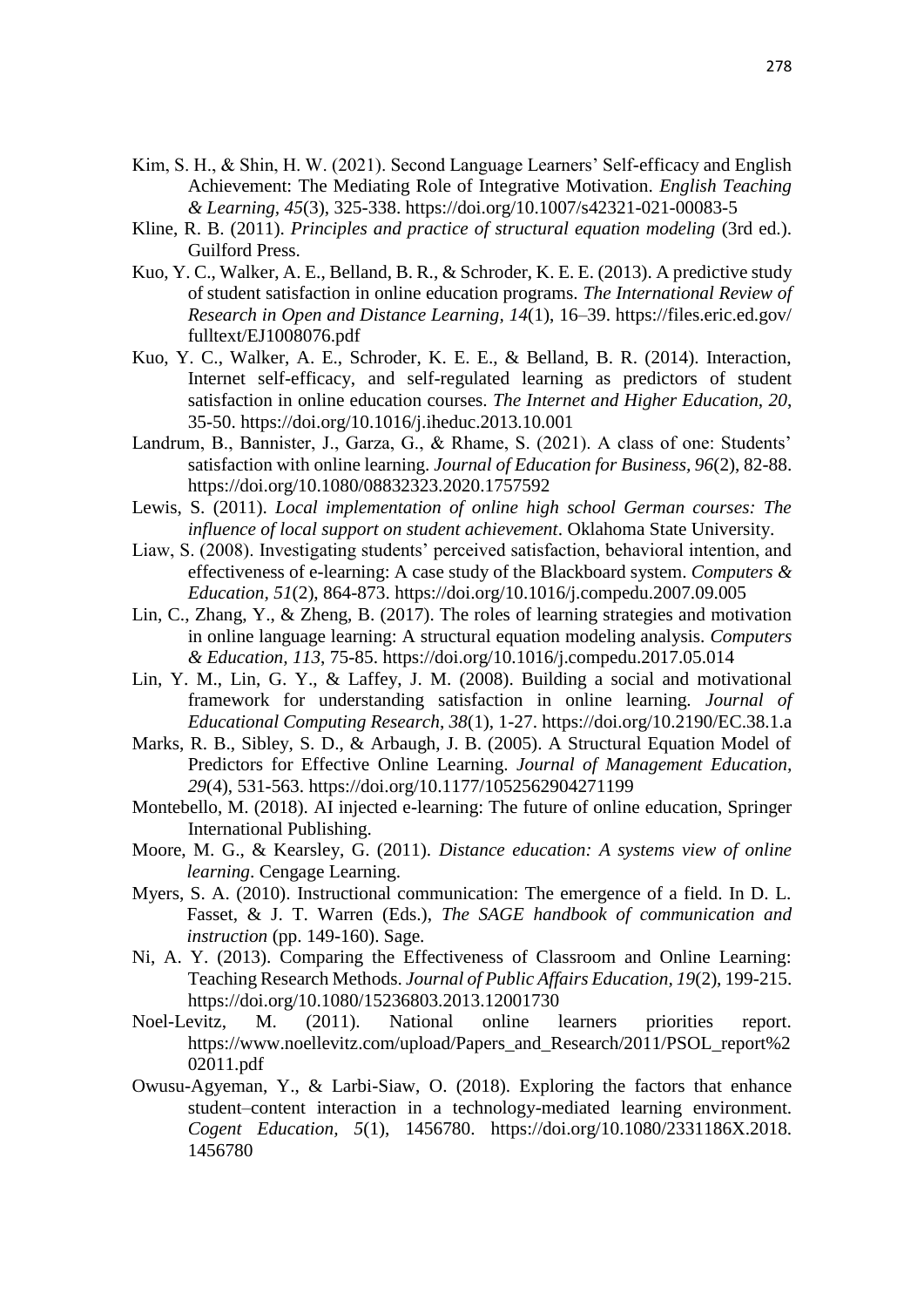- Parahoo, S. K., Santally, M. I., Rajabalee, Y., & Harvey, H. L. (2016). Designing a predictive model of student satisfaction in online learning. *Journal of Marketing for Higher Education, 26*(1), 1-19. https://doi.org/10.1080/08841241.2015. 1083511
- Park, J. H., & Choi, H. J. (2009). Factors Influencing Adult Learners' Decision to Drop Out or Persist in Online Learning. *Educational Technology & Society, 12*(4), 207- 217.<http://www.jstor.org/stable/jeductechsoci.12.4.207>
- Prior, D. D., Mazanov, J., Meacheam, D., Heaslip, G., & Hanson, J. (2016). Attitude, digital literacy and self-efficacy: Flow-on effects for online learning behavior. *The Internet and Higher Education, 29*, 91-97. https://doi.org/10.1016/j.iheduc. 2016.01.001
- Puzziferro, M. (2008). Online technologies self-efficacy and self-regulated learning as predictors of final grade and satisfaction in college-level online courses. *American Journal of Distance Education, 22*(2), 72-89. https://doi.org/10.1080/08923640 802039024
- Rabe-Hemp, C., Woollen, S., & Humiston, G. S. (2009). A comparative analysis of student engagement, learning, and satisfaction in lecture hall and online learning settings. *Quarterly Review of Distance Education*, *10*(2), 207.
- Rahimi, M., & Fathi, J. (2021). Exploring the impact of wiki-mediated collaborative writing on EFL students' writing performance, writing self-regulation, and writing self-efficacy: a mixed methods study. *Computer Assisted Language Learning*, 1-48. https://doi.org/10.1080/09588221.2021.1888753
- Rahimi, M., & Fathi, J. (2022). Employing e-tandem language learning method to enhance speaking skills and willingness to communicate: the case of EFL learners. *Computer Assisted Language Learning*, 1-37. https://doi.org/10.1080/09588221. 2022.2064512
- Reid, L. D., & Radhakrishnan, P. (2003). Race matters: The relation between race and general campus climate. *Cultural Diversity and Ethnic Minority Psychology, 9*(3), 263-275.<https://doi.org/10.1037/1099-9809.9.3.263>
- Sampson, P., Leonard, J., Ballenger, J., & Coleman, J. (2010). Student satisfaction of online courses for educational leadership. *Online Journal of Distance Learning Administration.* 13(3).

[https://www.westga.edu/~distance/ojdla/Fall133/sampson\\_ballenger133.html](https://www.westga.edu/~distance/ojdla/Fall133/sampson_ballenger133.html)

- Seif, E., Tableman, B., & Carlson, J. S. (2012). Climate of Learning. In N. M. Seel (Ed.), *Encyclopedia of the Sciences of Learning* (pp. 554-557). Boston, MA: Springer US. [https://doi.org/10.1007/978-1-4419-1428-6\\_395](https://doi.org/10.1007/978-1-4419-1428-6_395)
- She, L., Ma, L., Jan, A., Sharif Nia, H., & Rahmatpour, P. (2021). Online Learning Satisfaction During COVID-19 Pandemic Among Chinese University Students: The Serial Mediation Model. *Frontiers in Psychology, 12*(4395). <https://doi.org/10.3389/fpsyg.2021.743936>
- Shea, P., & Bidjerano, T. (2010). Learning presence: Towards a theory of self-efficacy, self-regulation, and the development of a communities of inquiry in online and blended learning environments. *Computers & education*, *55*(4), 1721-1731.
- Shen, D., Cho, M., Tsai, C., & Marra, R. (2013). Unpacking online learning experiences: Online learning self-efficacy and learning satisfaction. *The Internet and Higher Education, 19*, 10-17.<https://doi.org/10.1016/j.iheduc.2013.04.001>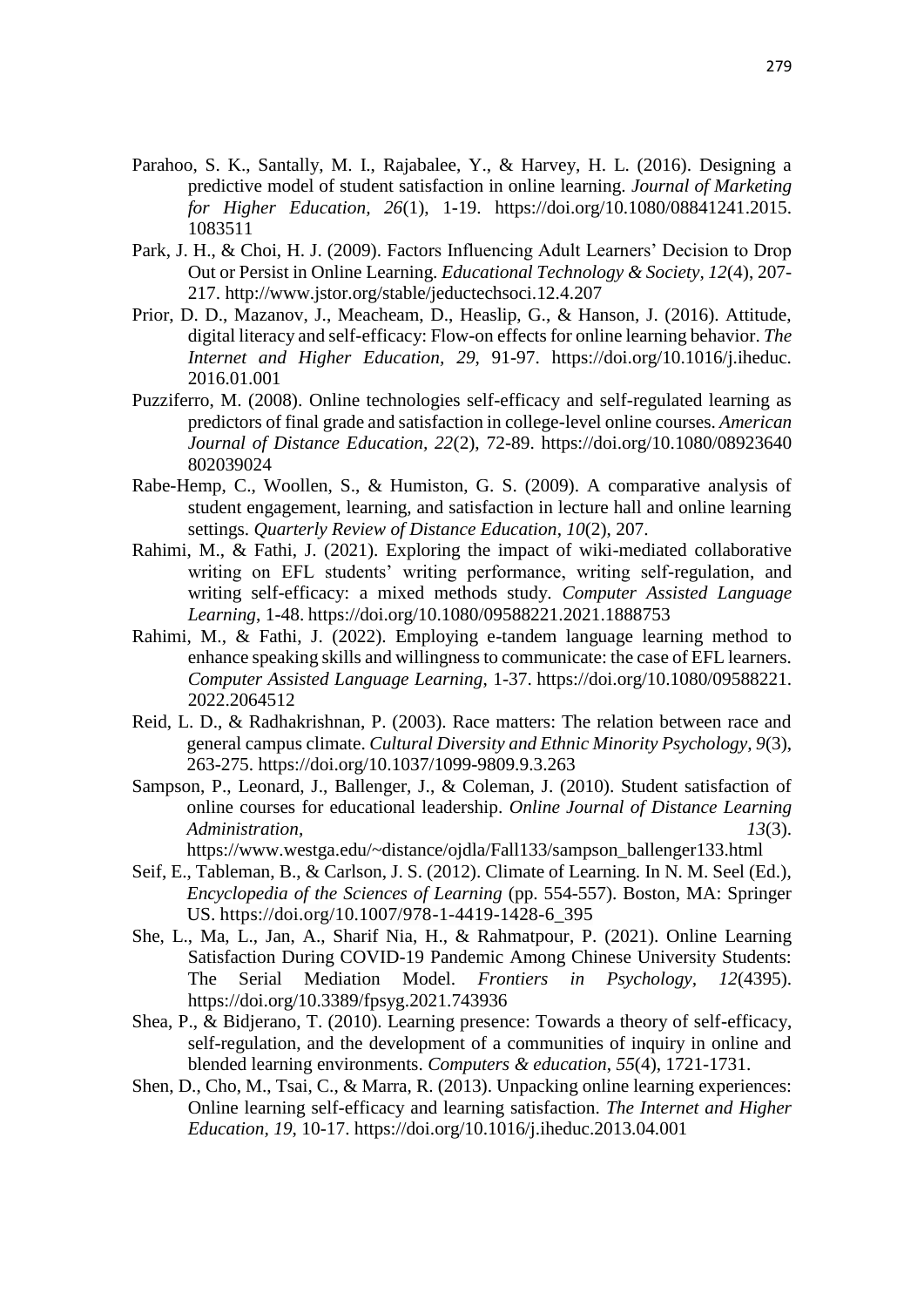- Song, H., Kim, J., & Luo, W. (2016). Teacher–student relationship in online classes: A role of teacher self-disclosure. *Computers in Human Behavior*, *54*, 436-443. https://doi.org/10.1016/j.chb.2015.07.037
- Strong, R., Irby, T., Wynn, J. T., & McClure, M. M. (2012). Investigating Students' Satisfaction with eLearning Courses: The Effect of Learning Environment and Social Presence. *Journal of Agricultural Education, 53*, 98-110. [https://doi.org/10.](https://doi.org/10.%205032/JAE.2012.03098)  [5032/JAE.2012.03098](https://doi.org/10.%205032/JAE.2012.03098)
- Tabachnick, B. G., & Fidell, L. S. (2007). *Using multivariate statistics*. Pearson/Allyn & Bacon.
- Taghizadeh, M., & Hajhosseini, F. (2021). Investigating a blended learning environment: Contribution of attitude, interaction, and quality of teaching to satisfaction of graduate students of TEFL. *The Asia-Pacific Education Researcher*, *30*(5), 459- 469.<https://doi.org/10.1007/s40299-020-00531-z>
- Teng, M. F., Wang, C., & Wu, J. G. (2021). Metacognitive Strategies, Language Learning Motivation, Self-Efficacy Belief, and English Achievement During Remote Learning: A Structural Equation Modelling Approach. *RELC Journal,* 003368822110402.<https://doi.org/10.1177/00336882211040268>
- Tratnik, A., Urh, M., & Jereb, E. (2019). Student satisfaction with an online and a faceto-face Business English course in a higher education context. *Innovations in Education and Teaching International, 56*(1), 36-45. [https://doi.org/10.1080/](https://doi.org/10.1080/%2014703297.2017.1374875)  [14703297.2017.1374875](https://doi.org/10.1080/%2014703297.2017.1374875)
- Tsai, C.-L., Cho, M.-H., Marra, R., & Shen, D. (2020). The Self-Efficacy Questionnaire for Online Learning (SeQoL). *Distance Education, 41*(4), 472-489. <https://doi.org/10.1080/01587919.2020.1821604>
- Tseng, W. T., & Schmitt, N. (2008). Toward a model of motivated vocabulary learning: A structural equation modeling approach. *Language Learning*, *58*(2), 357-400. https://doi.org/10.1111/j.1467-9922.2008.00444.x
- Vinchristo A. A. (2022). Interpersonal meta function analysis of editorial discourse in business-related issues using English systemic linguistics. *Eurasian Journal of Applied Linguistics, 8*(1), 44-57. Doi: http://dx.doi.org/10.32601/ejal.911518.
- Vonderwell, S., & Turner, S. (2005). Active learning and preservice teachers' experiences in an online course: A case study. *Journal of technology and teacher education*, *13*(1), 65-84. https://files.eric.ed.gov/fulltext/EJ1229466.pdf
- Wallace, R. M. (2003). Online learning in higher education: A review of research on interactions among teachers and students. *Education, Communication & Information*, *3*(2), 241-280. https://doi.org/10.1080/14636310303143
- Wang, A. Y., & Newlin, M. H. (2002). Predictors of web-student performance: The role of self-efficacy and reasons for taking an on-line class. *Computers in Human Behavior, 18*(2), 151-163. [https://doi.org/10.1016/s0747-5632\(01\)00042-5](https://doi.org/10.1016/s0747-5632(01)00042-5)
- Wang, C., & Pape, S. J. (2007). A probe into three Chinese boys self-efficacy beliefs learning English as a second language. *Journal of Research in Childhood Education, 21*(4), 364-377.<https://doi.org/10.1080/02568540709594601>
- Warden, C. A., Yi-Shun, W., Stanworth, J. O., & Chen, J. F. (2020). Millennials' technology readiness and self-efficacy in online classes. *Innovations in Education and Teaching International*, 1-11. https://doi.org/10.1080/14703297.2020. 1798269